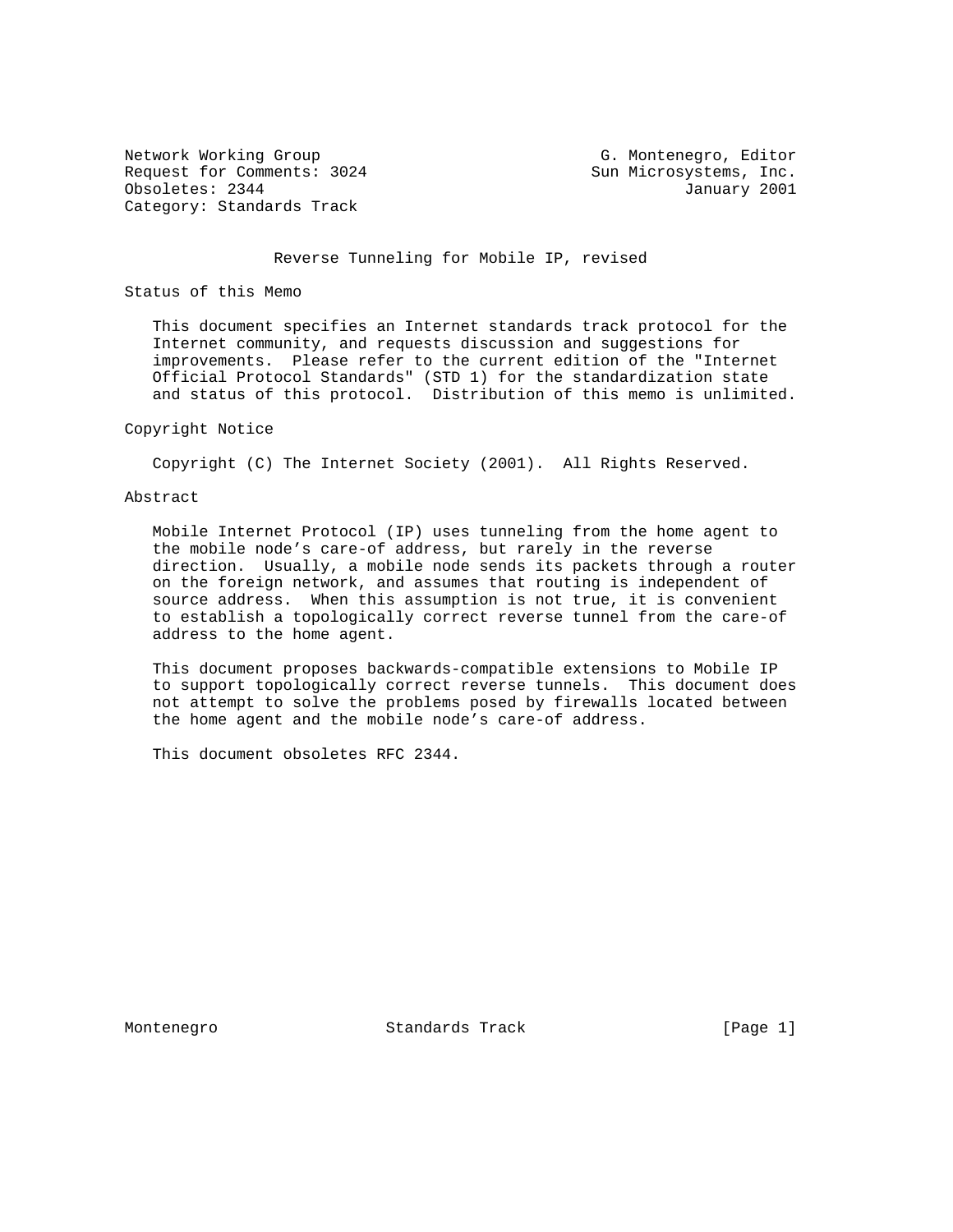# Table of Contents

|                                                                   | $\mathbf{3}$   |
|-------------------------------------------------------------------|----------------|
|                                                                   | 4              |
|                                                                   | $\overline{4}$ |
|                                                                   | 5              |
|                                                                   | 5              |
|                                                                   | $\overline{6}$ |
| 3.1. Mobility Agent Advertisement Extension                       | $\overline{6}$ |
|                                                                   | $\epsilon$     |
| 3.3. Encapsulating Delivery Style Extension                       | $\overline{7}$ |
| 3.4. New Registration Reply Codes                                 | 8              |
|                                                                   | 9              |
|                                                                   | $\mathsf{Q}$   |
| 4.1.1. Sending Registration Requests to the Foreign Agent         | 9              |
| 4.1.2. Receiving Registration Replies from the Foreign Agent      | 10             |
| 4.2. Foreign Agent Considerations                                 | 10             |
| 4.2.1. Receiving Registration Requests from the Mobile Node  11   |                |
|                                                                   |                |
| 4.2.2. Relaying Registration Requests to the Home Agent  11       |                |
|                                                                   |                |
| 4.3.1. Receiving Registration Requests from the Foreign Agent  12 |                |
| 4.3.2. Sending Registration Replies to the Foreign Agent  12      |                |
| 5. Mobile Node to Foreign Agent Delivery Styles  13               |                |
|                                                                   |                |
|                                                                   |                |
| 5.1.2. Packet Header Format and Fields  13                        |                |
| 5.2. Encapsulating Delivery Style  14                             |                |
|                                                                   |                |
| 5.2.2. Packet Header Format and Fields  15                        |                |
| 5.3. Support for Broadcast and Multicast Datagrams  16            |                |
|                                                                   |                |
|                                                                   |                |
| 6.1. Reverse-tunnel Hijacking and Denial-of-Service Attacks  17   |                |
|                                                                   |                |
| 6.3. Reverse Tunneling for Disparate Address Spaces  18           |                |
|                                                                   |                |
|                                                                   |                |
|                                                                   |                |
|                                                                   |                |
| Appendix A: Disparate Address Space Support  21                   |                |
| A.1. Scope of the Reverse Tunneling Solution  21                  |                |
| A.2. Terminating Forward Tunnels at the Foreign Agent  24         |                |
| A.3. Initiating Reverse Tunnels at the Foreign Agent  26          |                |
| A.4. Limited Private Address Scenario  26                         |                |
|                                                                   |                |
|                                                                   |                |
|                                                                   |                |

Montenegro Standards Track [Page 2]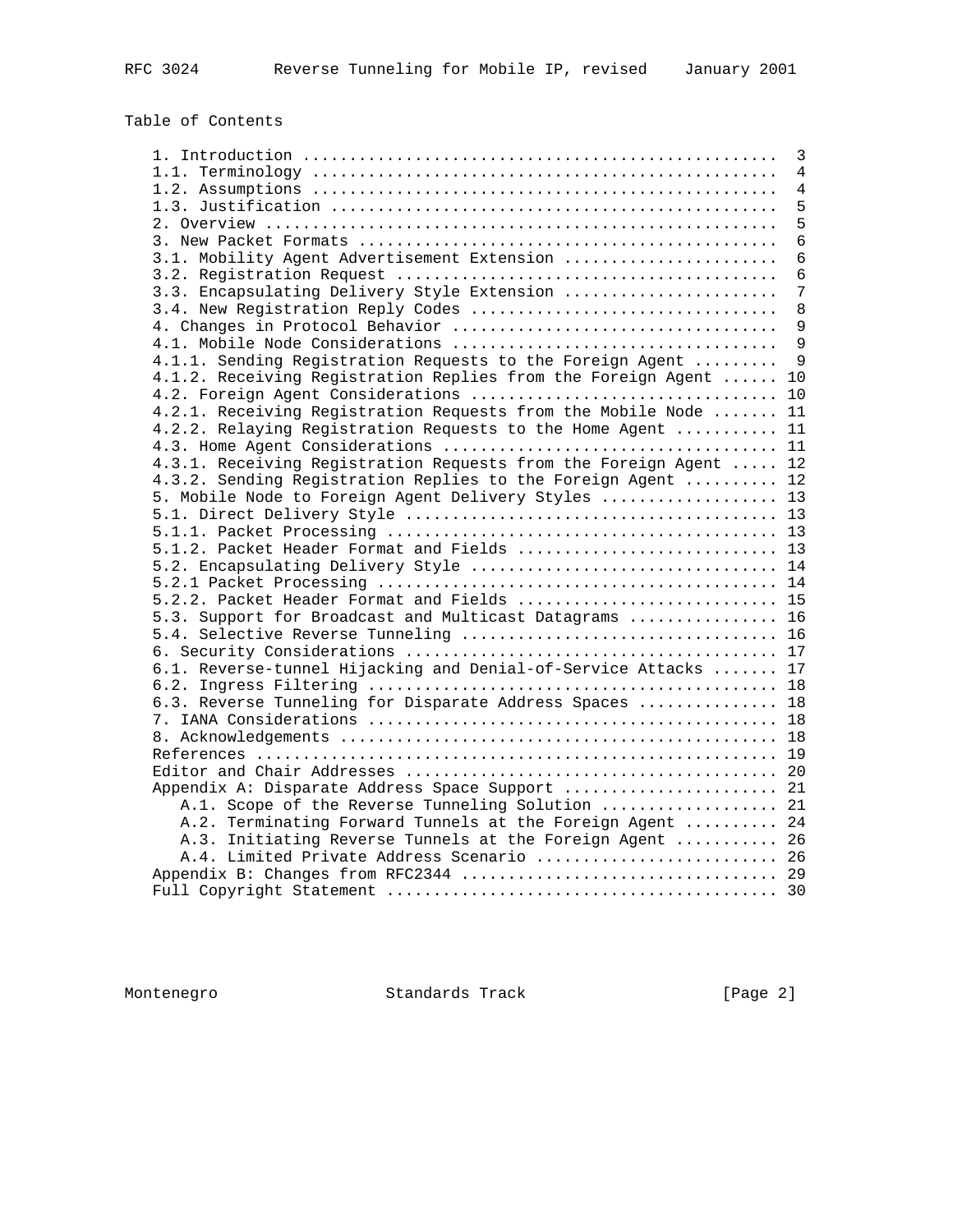Section 1.3 of the Mobile IP specification [1] lists the following assumption:

 It is assumed that IP unicast datagrams are routed based on the destination address in the datagram header (i.e., not by source address).

 Because of security concerns (for example, IP spoofing attacks), and in accordance with RFC 2267 [8] and CERT [3] advisories to this effect, routers that break this assumption are increasingly more common.

 In the presence of such routers, the source and destination IP address in a packet must be topologically correct. The forward tunnel complies with this, as its endpoints (home agent address and care-of address) are properly assigned addresses for their respective locations. On the other hand, the source IP address of a packet transmitted by the mobile node does not correspond to the network prefix from where it emanates.

This document discusses topologically correct reverse tunnels.

 Mobile IP does dictate the use of reverse tunnels in the context of multicast datagram routing and mobile routers. However, the source IP address is set to the mobile node's home address, so these tunnels are not topologically correct.

 Notice that there are several uses for reverse tunnels regardless of their topological correctness:

- Mobile routers: reverse tunnels obviate the need for recursive tunneling [1].
- Multicast: reverse tunnels enable a mobile node away from home to (1) join multicast groups in its home network, and (2) transmit multicast packets such that they emanate from its home network [1].
- The TTL of packets sent by the mobile node (for example, when sending packets to other hosts in its home network) may be so low that they might expire before reaching their destination. A reverse tunnel solves the problem as it represents a TTL decrement of one [5].

Montenegro Standards Track [Page 3]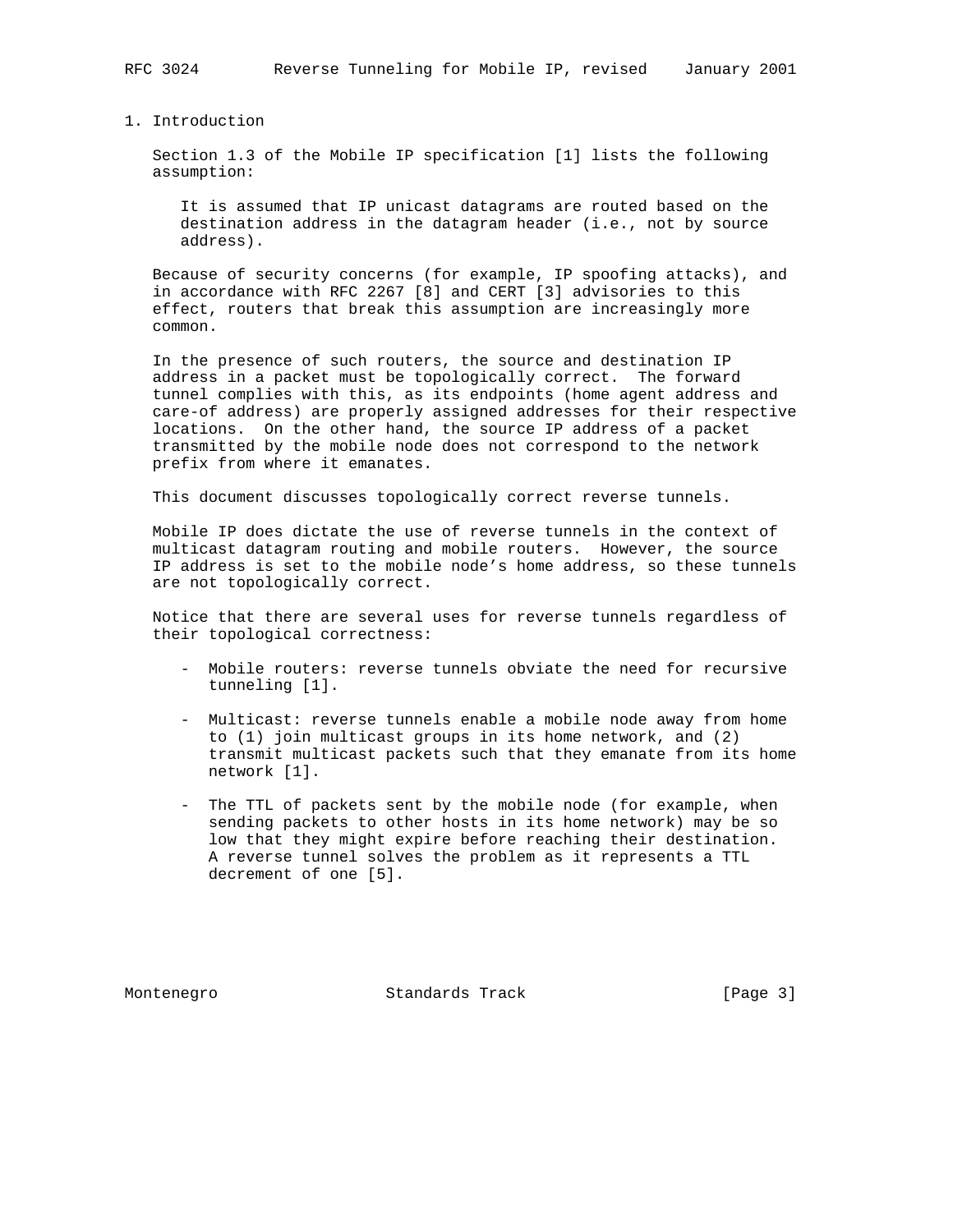### 1.1. Terminology

 The discussion below uses terms defined in the Mobile IP specification. Additionally, it uses the following terms:

Forward Tunnel

 A tunnel that shuttles packets towards the mobile node. It starts at the home agent, and ends at the mobile node's care-of address.

Reverse Tunnel

 A tunnel that starts at the mobile node's care-of address and terminates at the home agent.

 The key words "MUST", "MUST NOT", "REQUIRED", "SHALL", "SHALL NOT", "SHOULD", "SHOULD NOT", "RECOMMENDED", "MAY", and "OPTIONAL" in this document are to be interpreted as described in RFC 2119 [9].

1.2. Assumptions

 Mobility is constrained to a common IP address space (that is, the routing fabric between, say, the mobile node and the home agent is not partitioned into a "private" and a "public" network).

 This document does not attempt to solve the firewall traversal problem. Rather, it assumes one of the following is true:

- There are no intervening firewalls along the path of the tunneled packets.
- Any intervening firewalls share the security association necessary to process any authentication [6] or encryption [7] headers which may have been added to the tunneled packets.

 The reverse tunnels considered here are symmetric, that is, they use the same configuration (encapsulation method, IP address endpoints) as the forward tunnel. IP in IP encapsulation [2] is assumed unless stated otherwise.

 Route optimization [4] introduces forward tunnels initiated at a correspondent host. Since a mobile node may not know if the correspondent host can decapsulate packets, reverse tunnels in that context are not discussed here.

Montenegro Standards Track [Page 4]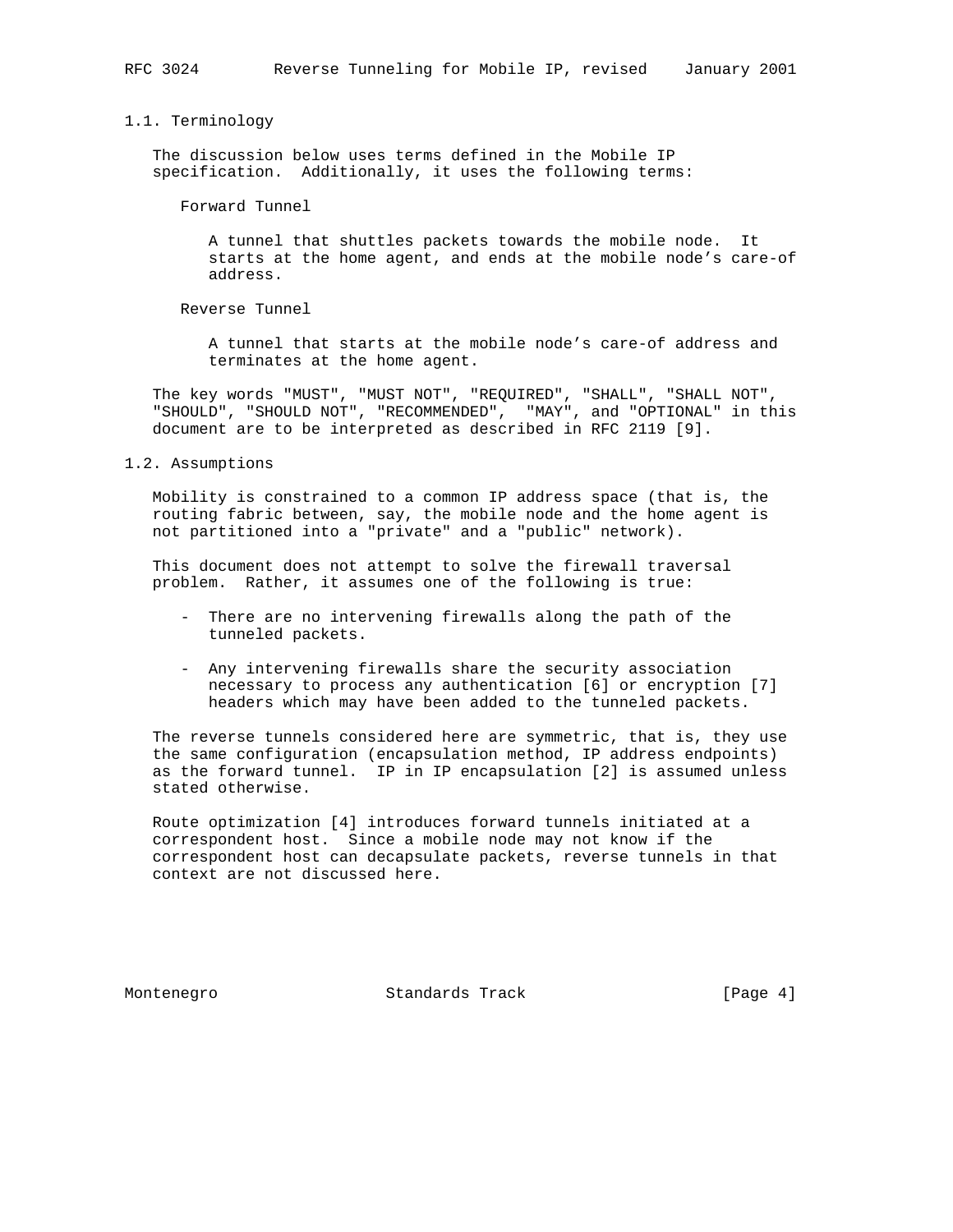#### 1.3. Justification

 Why not let the mobile node itself initiate the tunnel to the home agent? This is indeed what it should do if it is already operating with a topologically correct co-located care-of address.

 However, one of the primary objectives of the Mobile IP specification is not to require this mode of operation.

 The mechanisms outlined in this document are primarily intended for use by mobile nodes that rely on the foreign agent for forward tunnel support. It is desirable to continue supporting these mobile nodes, even in the presence of filtering routers.

2. Overview

 A mobile node arrives at a foreign network, listens for agent advertisements and selects a foreign agent that supports reverse tunnels. It requests this service when it registers through the selected foreign agent. At this time, and depending on how the mobile node wishes to deliver packets to the foreign agent, it also requests either the Direct or the Encapsulating Delivery Style (section 5).

 In the Direct Delivery Style, the mobile node designates the foreign agent as its default router and proceeds to send packets directly to the foreign agent, that is, without encapsulation. The foreign agent intercepts them, and tunnels them to the home agent.

 In the Encapsulating Delivery Style, the mobile node encapsulates all its outgoing packets to the foreign agent. The foreign agent decapsulates and re-tunnels them to the home agent, using the foreign agent's care-of address as the entry-point of this new tunnel.

Montenegro Standards Track [Page 5]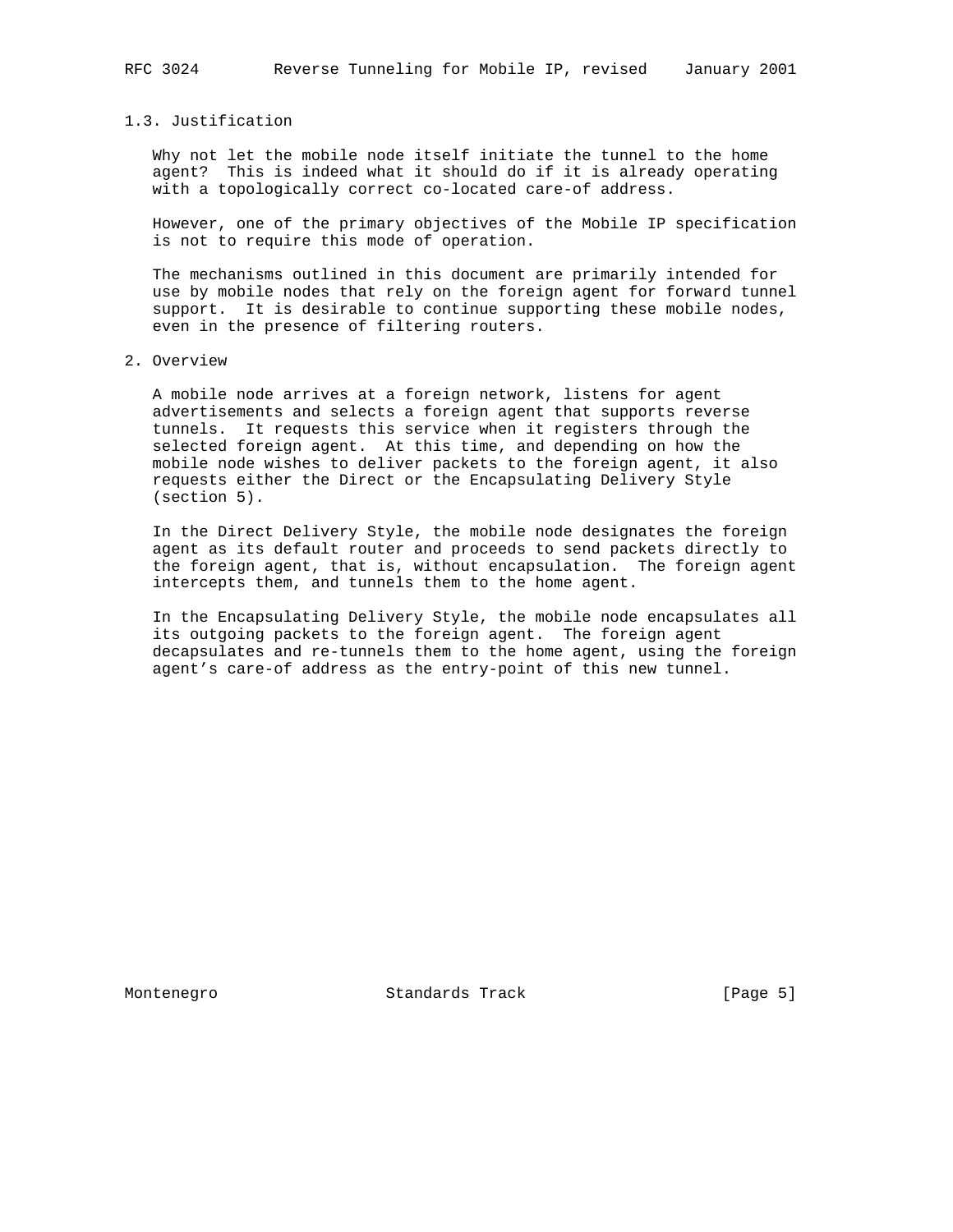3. New Packet Formats

3.1. Mobility Agent Advertisement Extension

0  $1$  2 3 0 1 2 3 4 5 6 7 8 9 0 1 2 3 4 5 6 7 8 9 0 1 2 3 4 5 6 7 8 9 0 1 +-+-+-+-+-+-+-+-+-+-+-+-+-+-+-+-+-+-+-+-+-+-+-+-+-+-+-+-+-+-+-+-+ | Type | Length | Sequence Number | +-+-+-+-+-+-+-+-+-+-+-+-+-+-+-+-+-+-+-+-+-+-+-+-+-+-+-+-+-+-+-+-+  $Lifetime$  |R|B|H|F|M|G|V|T| reserved | +-+-+-+-+-+-+-+-+-+-+-+-+-+-+-+-+-+-+-+-+-+-+-+-+-+-+-+-+-+-+-+-+ zero or more Care-of Addresses | ... | ... | ... | ... | ... | ... | ... | ... | ... | ... | ... | ... | ... | ... | ... | ... | ... | ... | .

 The only change to the Mobility Agent Advertisement Extension [1] is the additional 'T' bit:

T Agent offers reverse tunneling service.

 A foreign agent that sets the 'T' bit MUST support the Direct Delivery Style. Encapsulating Delivery Style SHOULD be supported as well (section 5).

 Using this information, a mobile node is able to choose a foreign agent that supports reverse tunnels. Notice that if a mobile node does not understand this bit, it simply ignores it as per [1].

## 3.2. Registration Request

 Reverse tunneling support is added directly into the Registration Request by using one of the "rsvd" bits. If a foreign or home agent that does not support reverse tunnels receives a request with the 'T' bit set, the Registration Request fails. This results in a registration denial (failure codes are specified in section 3.4).

 Home agents SHOULD NOT object to providing reverse tunnel support, because they "SHOULD be able to decapsulate and further deliver packets addressed to themselves, sent by a mobile node" [1]. In the case of topologically correct reverse tunnels, the packets are not sent by the mobile node as distinguished by its home address. Rather, the outermost (encapsulating) IP source address on such datagrams is the care-of address of the mobile node.

 In Registration Requests sent by a mobile node, the Time to Live field in the IP header MUST be set to 255. This limits a denial of service attack in which malicious hosts send false Registration Requests (see Section 6).

Montenegro Standards Track [Page 6]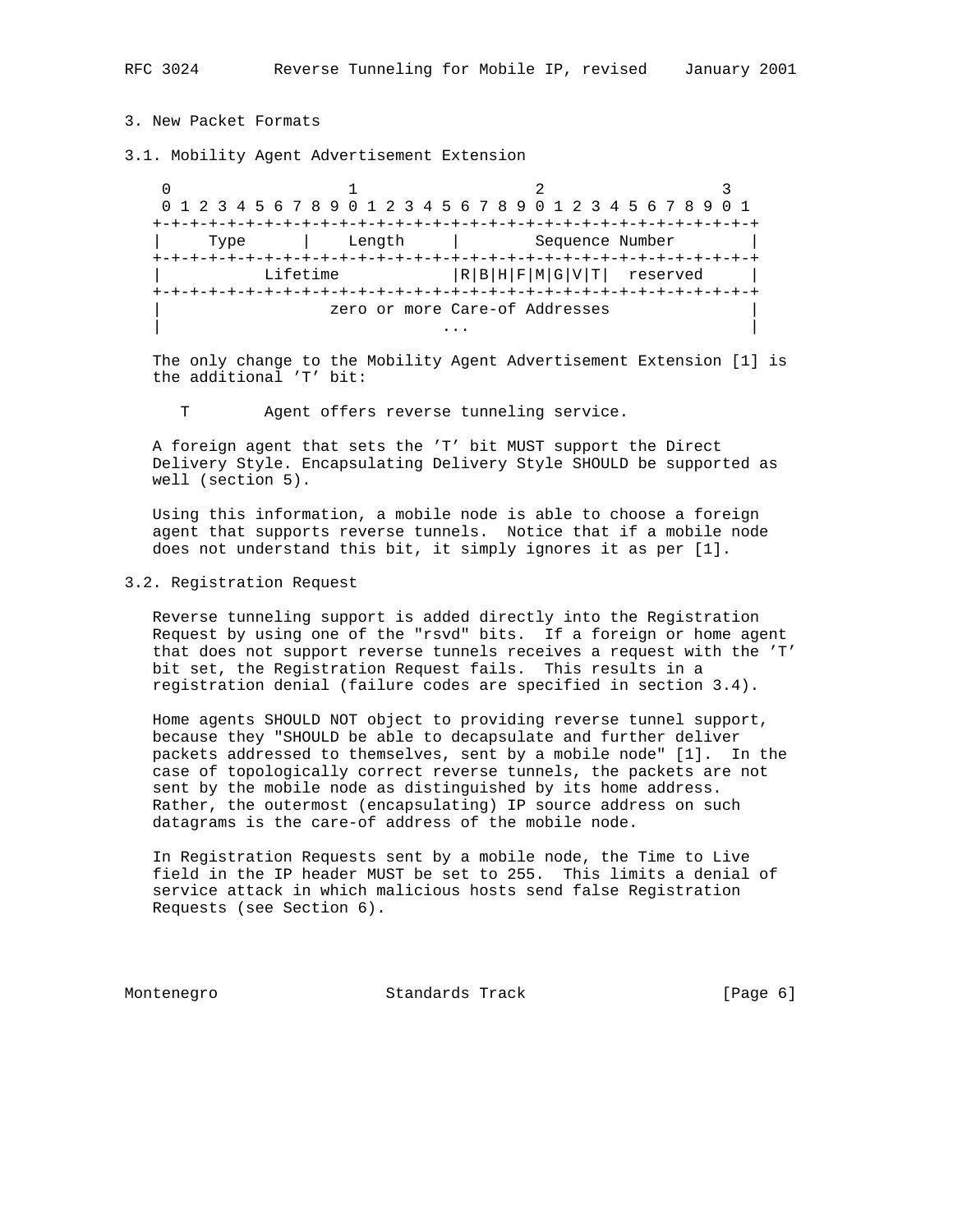0  $1$  2 3 0 1 2 3 4 5 6 7 8 9 0 1 2 3 4 5 6 7 8 9 0 1 2 3 4 5 6 7 8 9 0 1 +-+-+-+-+-+-+-+-+-+-+-+-+-+-+-+-+-+-+-+-+-+-+-+-+-+-+-+-+-+-+-+-+ | Type |S|B|D|M|G|V|T|-| Lifetime | +-+-+-+-+-+-+-+-+-+-+-+-+-+-+-+-+-+-+-+-+-+-+-+-+-+-+-+-+-+-+-+-+ | Home Address | +-+-+-+-+-+-+-+-+-+-+-+-+-+-+-+-+-+-+-+-+-+-+-+-+-+-+-+-+-+-+-+-+ Home Agent +-+-+-+-+-+-+-+-+-+-+-+-+-+-+-+-+-+-+-+-+-+-+-+-+-+-+-+-+-+-+-+-+ | Care-of Address | +-+-+-+-+-+-+-+-+-+-+-+-+-+-+-+-+-+-+-+-+-+-+-+-+-+-+-+-+-+-+-+-+ Identification | | +-+-+-+-+-+-+-+-+-+-+-+-+-+-+-+-+-+-+-+-+-+-+-+-+-+-+-+-+-+-+-+-+ | Extensions ... +-+-+-+-+-+-+-+-

 The only change to the Registration Request packet is the additional 'T' bit:

 T If the 'T' bit is set, the mobile node asks its home agent to accept a reverse tunnel from the care-of address. Mobile nodes using a foreign agent care-of address ask the foreign agent to reverse-tunnel its packets.

# 3.3. Encapsulating Delivery Style Extension

 The Encapsulating Delivery Style Extension MAY be included by the mobile node in registration requests to further specify reverse tunneling behavior. It is expected to be used only by the foreign agent. Accordingly, the foreign agent MUST consume this extension (that is, it must not relay it to the home agent or include it in replies to the mobile node). As per Section 3.6.1.3 of [1], the mobile node MUST include the Encapsulating Delivery Style Extension after the Mobile-Home Authentication Extension, and before the Mobile-Foreign Authentication Extension, if present.

 The Encapsulating Delivery Style Extension MUST NOT be included if the 'T' bit is not set in the Registration Request.

 If this extension is absent, Direct Delivery is assumed. Encapsulation is done according to what was negotiated for the forward tunnel (that is, IP in IP is assumed unless specified otherwise). For more details on the delivery styles, please refer to section 5.

Montenegro Standards Track [Page 7]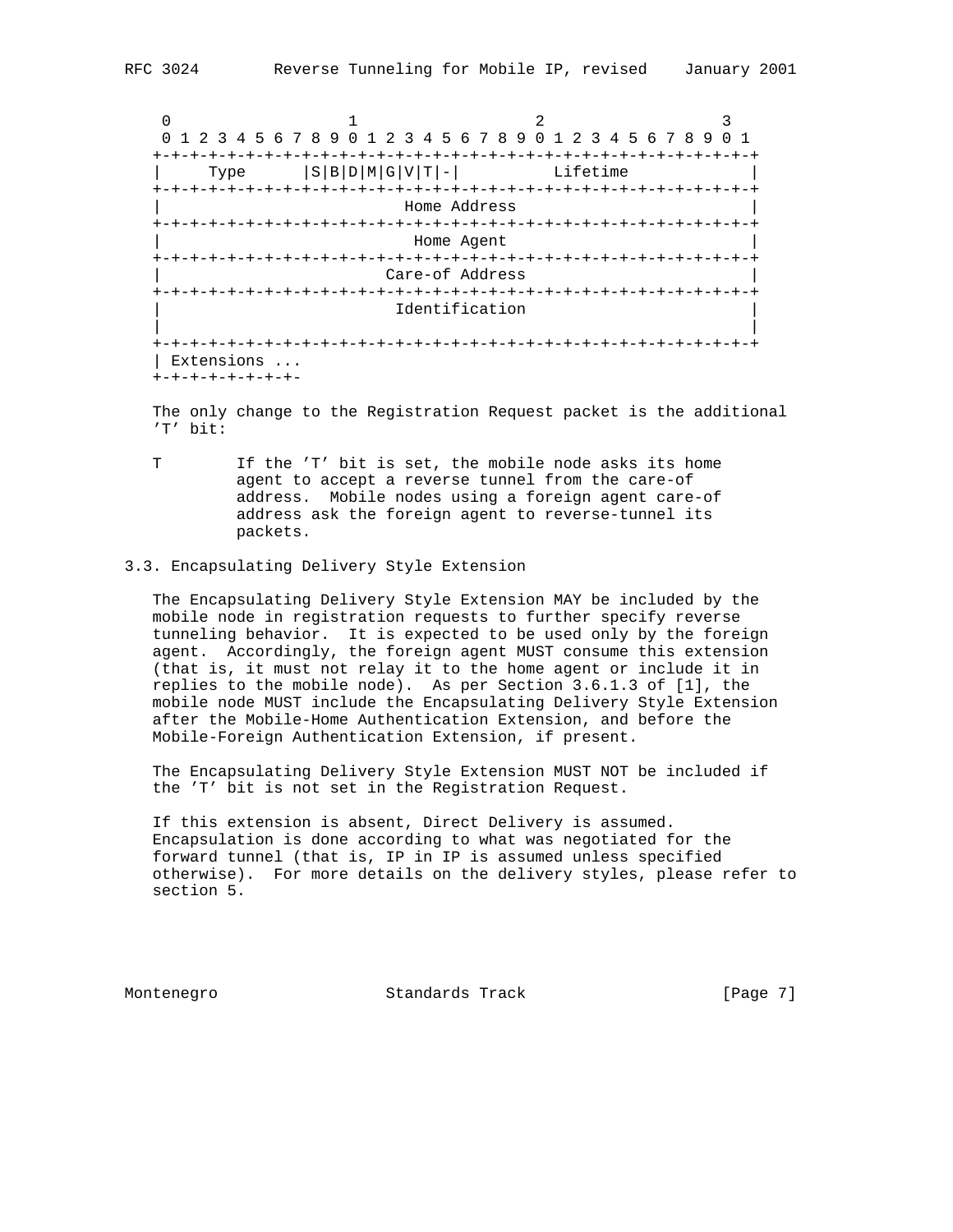Foreign agents SHOULD support the Encapsulating Delivery Style Extension.

 0 1 0 1 2 3 4 5 6 7 8 9 0 1 2 3 4 5 +-+-+-+-+-+-+-+-+-+-+-+-+-+-+-+-+ | Type | Length | +-+-+-+-+-+-+-+-+-+-+-+-+-+-+-+-+ Type 130 Length 0 3.4. New Registration Reply Codes

 Foreign and home agent registration replies MUST convey if the reverse tunnel request failed. These new reply codes are defined:

Service denied by the foreign agent:

 74 requested reverse tunnel unavailable 75 reverse tunnel is mandatory and 'T' bit not set 76 mobile node too distant 79 delivery style not supported

NOTE: Code 79 has not yet been assigned by IANA.

#### and

Service denied by the home agent:

137 requested reverse tunnel unavailable

- 138 reverse tunnel is mandatory and 'T' bit not set
- 139 requested encapsulation unavailable

 In response to a Registration Request with the 'T' bit set, mobile nodes may receive (and MUST accept) code 70 (poorly formed request) from foreign agents and code 134 (poorly formed request) from home agents. However, foreign and home agents that support reverse tunneling MUST use codes 74 and 137, respectively.

 In addition to setting the 'T' bit, the mobile node also MAY request the Encapsulating Delivery Style by including the corresponding extension. If a foreign agent does not implement the Encapsulating

Montenegro Standards Track [Page 8]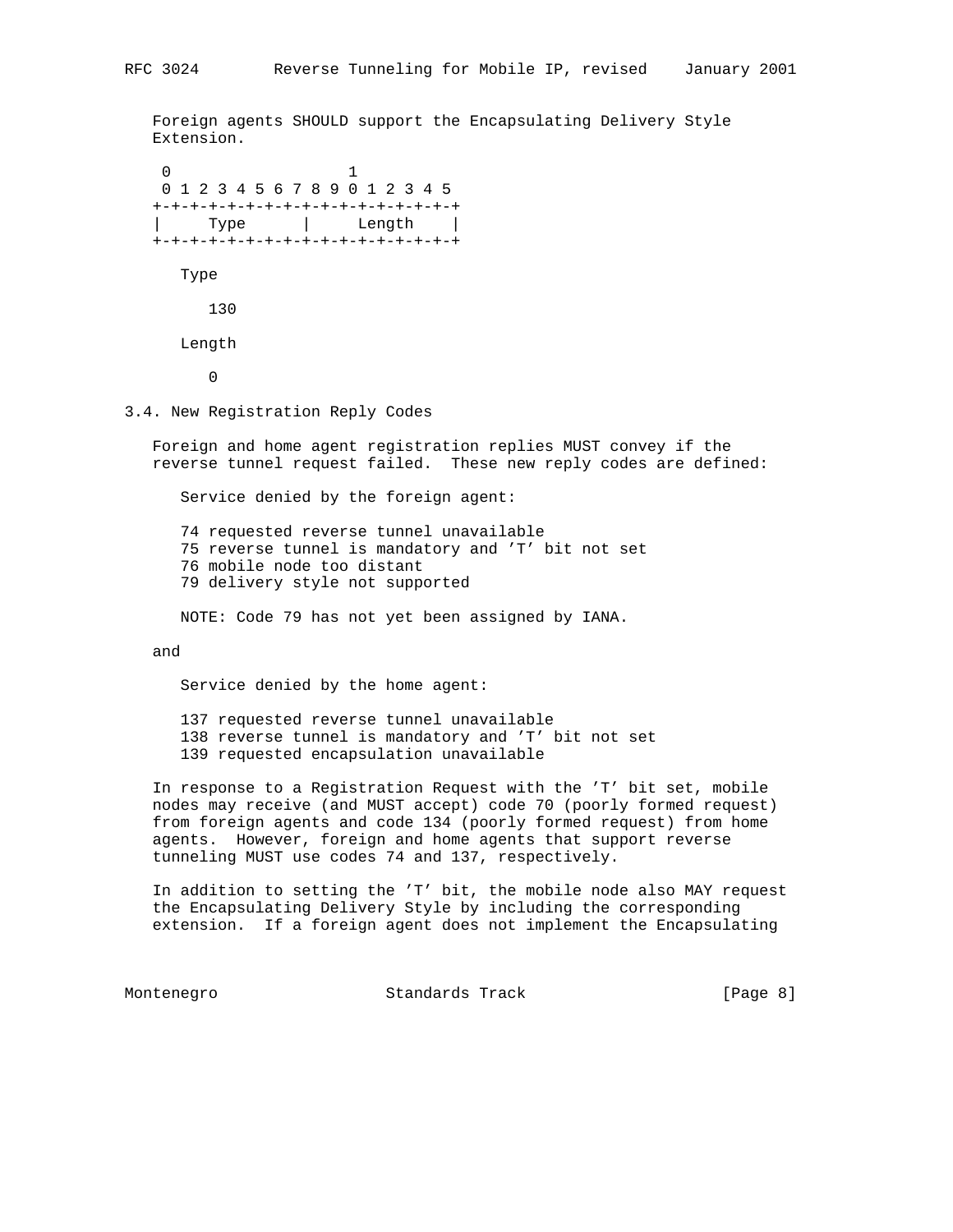Delivery Style, it MUST respond to the mobile node with code 79 (delivery style not supported). This also applies if the foreign agent does not support a requested delivery style that may be defined in the future.

 Absence of the 'T' bit in a Registration Request MAY elicit denials with codes 75 and 138 at the foreign agent and the home agent, respectively.

 Forward and reverse tunnels are symmetric, that is, both are able to use the same tunneling options negotiated at registration. This implies that the home agent MUST deny registrations if an unsupported form of tunneling is requested (code 139). Notice that Mobile IP [1] already defines the analogous failure code 72 for use by the foreign agent.

4. Changes in Protocol Behavior

 Unless otherwise specified, behavior specified by Mobile IP [1] is assumed. In particular, if any two entities share a mobility security association, they MUST use the appropriate Authentication Extension (Mobile-Foreign, Foreign-Home or Mobile-Home Authentication Extension) when exchanging registration protocol datagrams. An admissible authentication extension (for example the Mobile-Home Authentication Extension) MUST always be present to authenticate registration messages between a mobile node and its home agent.

 Reverse tunneling imposes additional protocol processing requirements on mobile entities. Differences in protocol behavior with respect to Mobile IP [1] are specified in the subsequent sections.

4.1. Mobile Node Considerations

 This section describes how the mobile node handles registrations that request a reverse tunnel.

4.1.1. Sending Registration Requests to the Foreign Agent

 In addition to the considerations in [1], a mobile node sets the 'T' bit in its Registration Request to petition a reverse tunnel.

 The mobile node MUST set the TTL field of the IP header to 255. This is meant to limit the reverse tunnel hijacking attack (Section 6).

 The mobile node MAY optionally include an Encapsulating Delivery Style Extension.

Montenegro Standards Track [Page 9]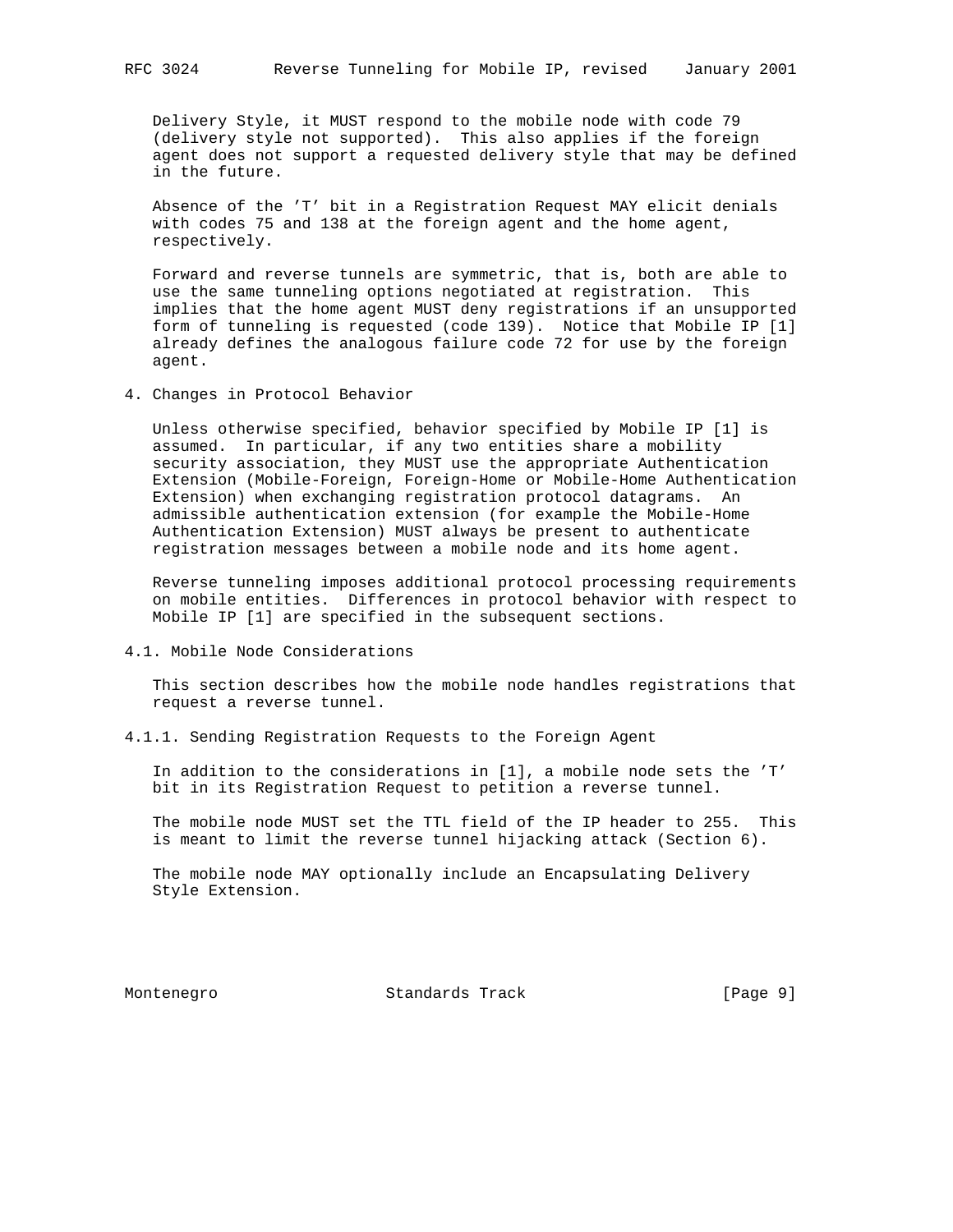# 4.1.2. Receiving Registration Replies from the Foreign Agent

Possible valid responses are:

- A registration denial issued by either the home agent or the foreign agent:
	- a. The mobile node follows the error checking guidelines in [1], and depending on the reply code, MAY try modifying the registration request (for example, by eliminating the request for alternate forms of encapsulation or delivery style), and issuing a new registration.
	- b. Depending on the reply code, the mobile node MAY try zeroing the 'T' bit, eliminating the Encapsulating Delivery Style Extension (if one was present), and issuing a new registration. Notice that after doing so the registration may succeed, but due to the lack of a reverse tunnel data transfer may not be possible.
- The home agent returns a Registration Reply indicating that the service will be provided.

 In this last case, the mobile node has succeeded in establishing a reverse tunnel between its care-of address and its home agent. If the mobile node is operating with a co-located care-of address, it MAY encapsulate outgoing data such that the destination address of the outer header is the home agent. This ability to selectively reverse-tunnel packets is discussed further in section 5.4.

 If the care-of address belongs to a separate foreign agent, the mobile node MUST employ whatever delivery style was requested (Direct or Encapsulating) and proceed as specified in section 5.

 A successful registration reply is an assurance that both the foreign agent and the home agent support whatever alternate forms of encapsulation (other than IP in IP) were requested. Accordingly, the mobile node MAY use them at its discretion.

4.2. Foreign Agent Considerations

 This section describes how the foreign agent handles registrations that request a reverse tunnel.

Montenegro Standards Track [Page 10]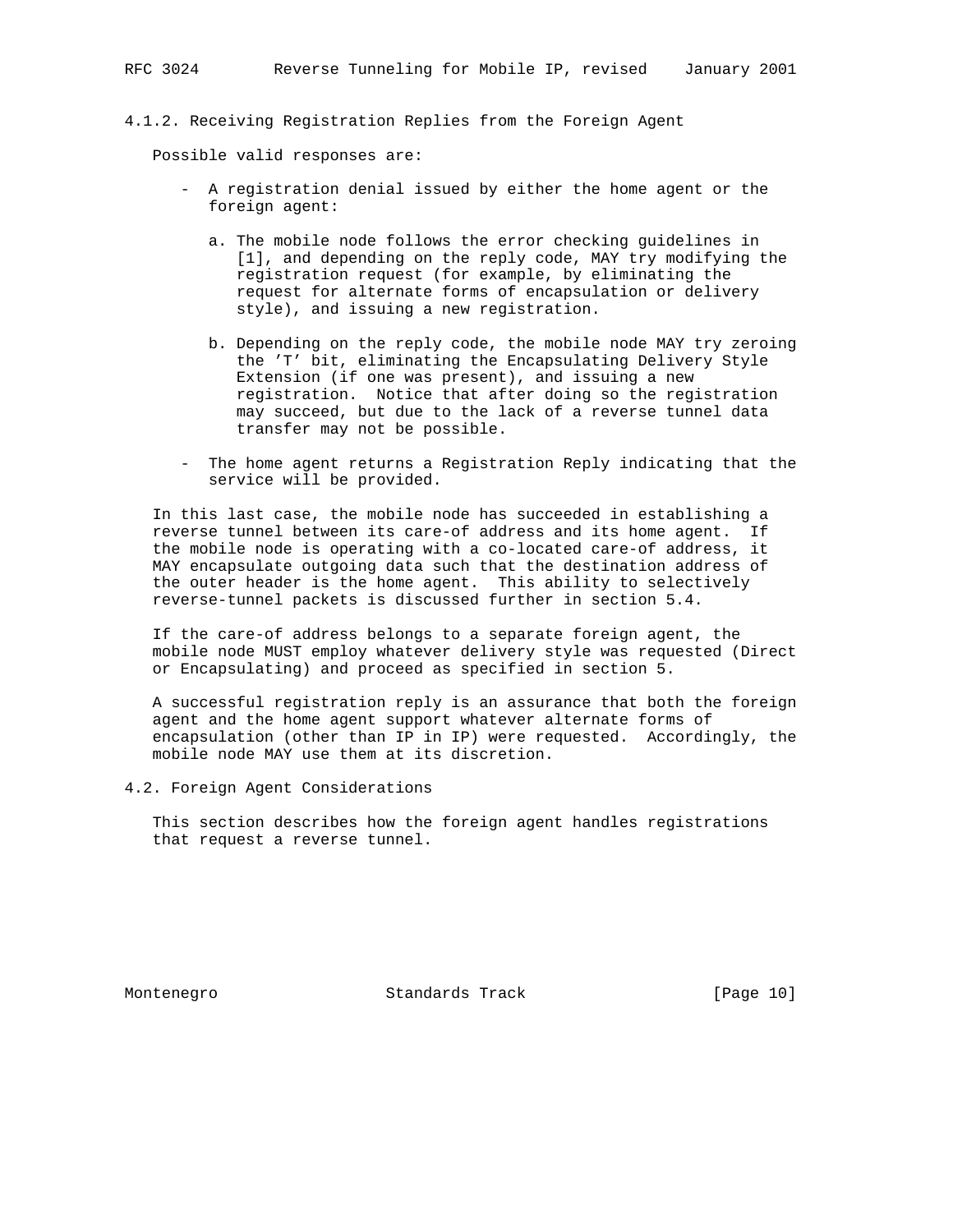4.2.1. Receiving Registration Requests from the Mobile Node

 A foreign agent that receives a Registration Request with the 'T' bit set processes the packet as specified in the Mobile IP specification [1], and determines whether it can accommodate the forward tunnel request. If it cannot, it returns an appropriate code. In particular, if the foreign agent is unable to support the requested form of encapsulation it MUST return code 72. If it cannot support the requested form of delivery style it MUST return code 79 (delivery style not supported).

 The foreign agent MAY reject Registration Requests without the 'T' bit set by denying them with code 75 (reverse tunnel is mandatory and 'T' bit not set).

 The foreign agent MUST verify that the TTL field of the IP header is set to 255. Otherwise, it MUST reject the registration with code 76 (mobile node too distant). The foreign agent MUST limit the rate at which it sends these registration replies to a maximum of one per second.

 As a last check, the foreign agent verifies that it can support a reverse tunnel with the same configuration. If it cannot, it MUST return a Registration Reply denying the request with code 74 (requested reverse tunnel unavailable).

4.2.2. Relaying Registration Requests to the Home Agent

 Otherwise, the foreign agent MUST relay the Registration Request to the home agent.

 Upon receipt of a Registration Reply that satisfies validity checks, the foreign agent MUST update its visitor list, including indication that this mobile node has been granted a reverse tunnel and the delivery style expected (section 5).

 While this visitor list entry is in effect, the foreign agent MUST process incoming traffic according to the delivery style, encapsulate it and tunnel it from the care-of address to the home agent's address.

4.3. Home Agent Considerations

 This section describes how the home agent handles registrations that request a reverse tunnel.

Montenegro Standards Track [Page 11]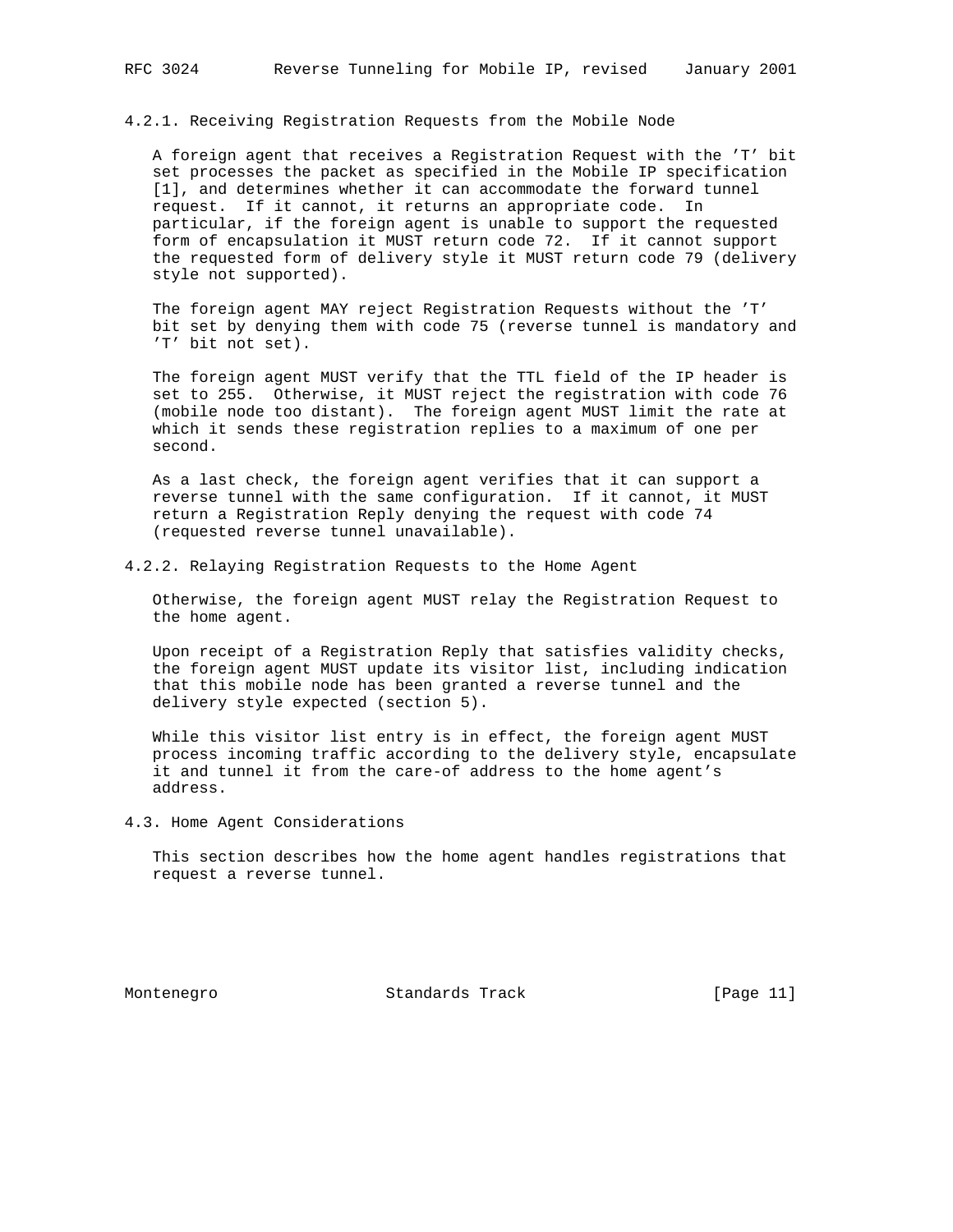4.3.1. Receiving Registration Requests from the Foreign Agent

 A home agent that receives a Registration Request with the 'T' bit set processes the packet as specified in the Mobile IP specification [1] and determines whether it can accommodate the forward tunnel request. If it cannot, it returns an appropriate code. In particular, if the home agent is unable to support the requested form of encapsulation it MUST return code 139 (requested encapsulation unavailable).

 The home agent MAY reject registration requests without the 'T' bit set by denying them with code 138 (reverse tunnel is mandatory and ' T' bit not set).

 As a last check, the home agent determines whether it can support a reverse tunnel with the same configuration as the forward tunnel. If it cannot, it MUST send back a registration denial with code 137 (requested reverse tunnel unavailable).

 Upon receipt of a Registration Reply that satisfies validity checks, the home agent MUST update its mobility bindings list to indicate that this mobile node has been granted a reverse tunnel and the type of encapsulation expected.

4.3.2. Sending Registration Replies to the Foreign Agent

 In response to a valid Registration Request, a home agent MUST issue a Registration Reply to the mobile node.

 After a successful registration, the home agent may receive encapsulated packets addressed to itself. Decapsulating such packets and blindly injecting them into the network is a potential security weakness (section 6.1). Accordingly, the home agent MUST implement, and, by default, SHOULD enable the following check for encapsulated packets addressed to itself:

 The home agent searches for a mobility binding whose care-of address is the source of the outer header, and whose mobile node address is the source of the inner header.

 If no such binding is found, or if the packet uses an encapsulation mechanism that was not negotiated at registration the home agent MUST silently discard the packet and SHOULD log the event as a security exception.

 Home agents that terminate tunnels unrelated to Mobile IP (for example, multicast tunnels) MAY turn off the above check, but this practice is discouraged for the aforementioned reasons.

Montenegro Standards Track [Page 12]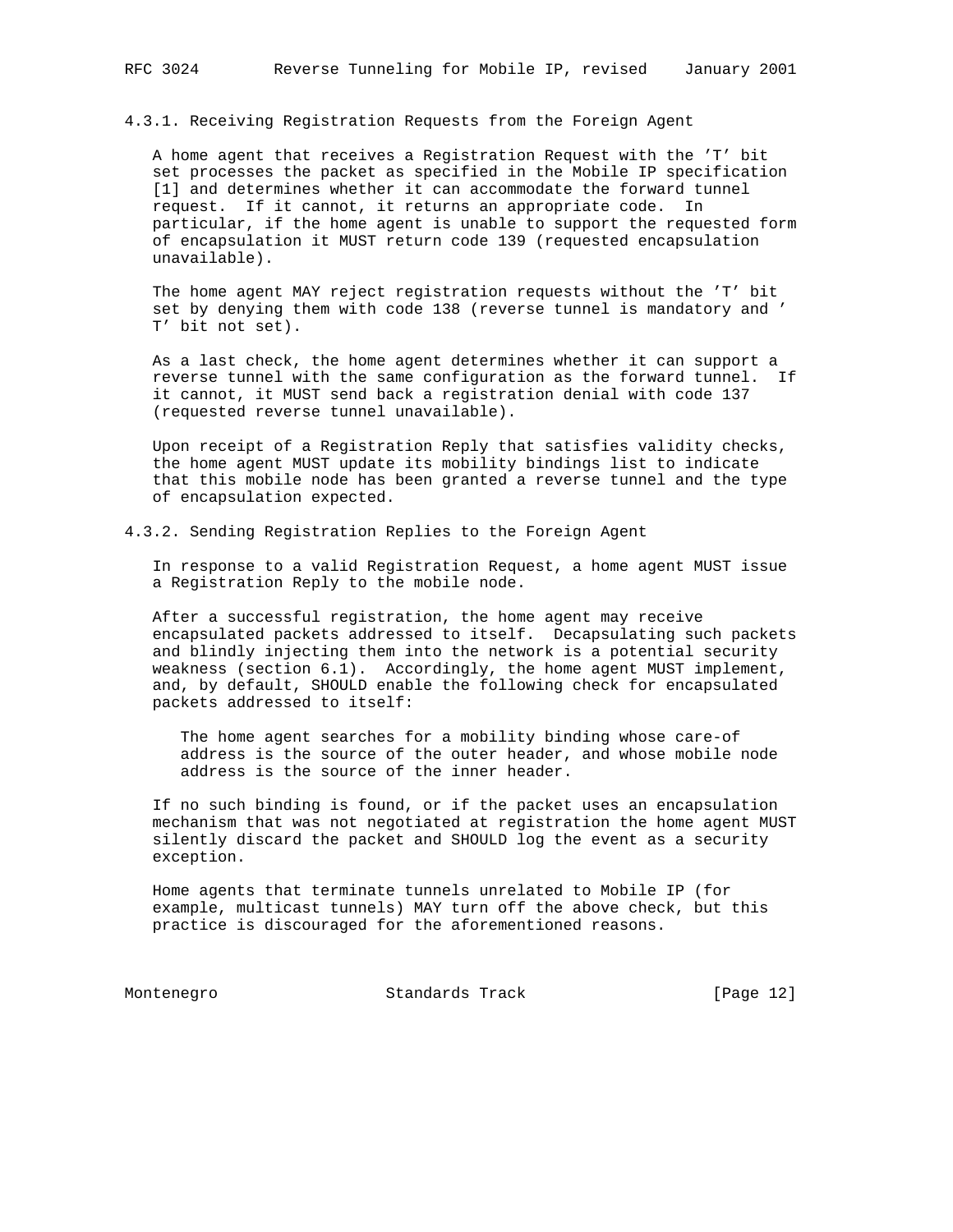While the registration is in effect, a home agent MUST process each valid reverse tunneled packet (as determined by checks like the above) by decapsulating it, recovering the original packet, and then forwarding it on behalf of its sender (the mobile node) to the destination address (the correspondent host).

5. Mobile Node to Foreign Agent Delivery Styles

 This section specifies how the mobile node sends its data traffic via the foreign agent. In all cases, the mobile node learns the foreign agent's link-layer address from the link-layer header in the agent advertisement.

5.1. Direct Delivery Style

 This delivery mechanism is very simple to implement at the mobile node, and uses small (non-encapsulated) packets on the link between the mobile node and the foreign agent (potentially a very slow link). However, it only supports reverse-tunneling of unicast packets, and does not allow selective reverse tunneling (section 5.4).

5.1.1. Packet Processing

 The mobile node MUST designate the foreign agent as its default router. Not doing so will not guarantee encapsulation of all the mobile node's outgoing traffic, and defeats the purpose of the reverse tunnel. The foreign agent MUST:

- detect packets sent by the mobile node, and
- modify its forwarding function to encapsulate them before forwarding.
- 5.1.2. Packet Header Format and Fields

 This section shows the format of the packet headers used by the Direct Delivery style. The formats shown assume IP in IP encapsulation [2].

Packet format received by the foreign agent (Direct Delivery Style):

 IP fields: Source Address = mobile node's home address Destination Address = correspondent host's address Upper Layer Protocol

Packet format forwarded by the foreign agent (Direct Delivery Style):

Montenegro Standards Track [Page 13]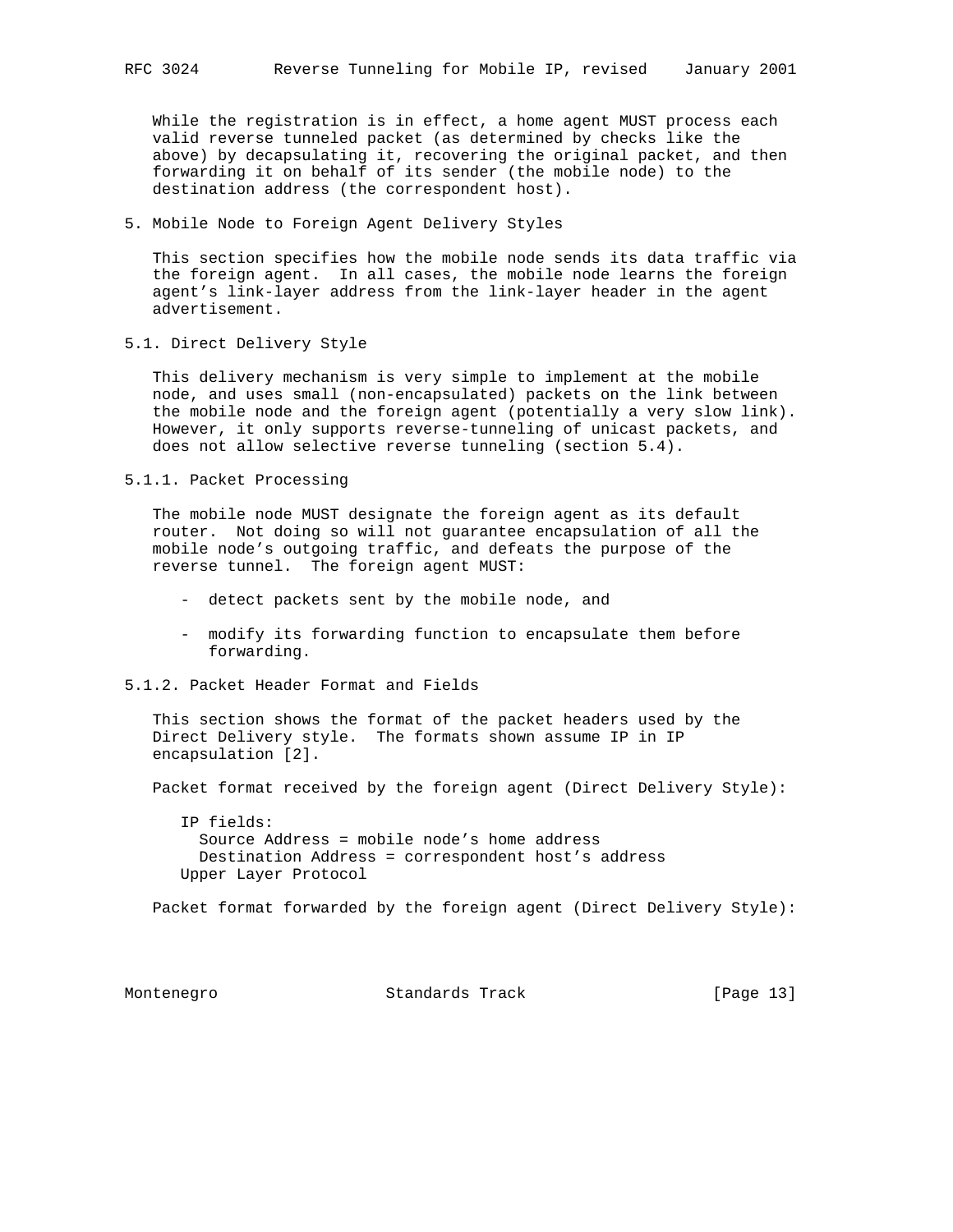IP fields (encapsulating header): Source Address = foreign agent's care-of address Destination Address = home agent's address Protocol field: 4 (IP in IP) IP fields (original header): Source Address = mobile node's home address Destination Address = correspondent host's address Upper Layer Protocol

These fields of the encapsulating header MUST be chosen as follows:

IP Source Address

 Copied from the Care-of Address field within the Registration Request.

IP Destination Address

 Copied from the Home Agent field within the most recent successful Registration Reply.

IP Protocol Field

 Default is 4 (IP in IP [2]), but other methods of encapsulation MAY be used as negotiated at registration time.

5.2. Encapsulating Delivery Style

 This mechanism requires that the mobile node implement encapsulation, and explicitly directs packets at the foreign agent by designating it as the destination address in a new outermost header. Mobile nodes that wish to send either broadcast or multicast packets MUST use the Encapsulating Delivery Style.

5.2.1 Packet Processing

 The foreign agent does not modify its forwarding function. Rather, it receives an encapsulated packet and after verifying that it was sent by the mobile node, it:

- decapsulates to recover the inner packet,
- re-encapsulates, and sends it to the home agent.

 If a foreign agent receives an un-encapsulated packet from a mobile node which had explicitly requested the Encapsulated Delivery Style, then the foreign agent MUST NOT reverse tunnel such a packet and rather MUST forward it using standard, IP routing mechanisms.

Montenegro Standards Track [Page 14]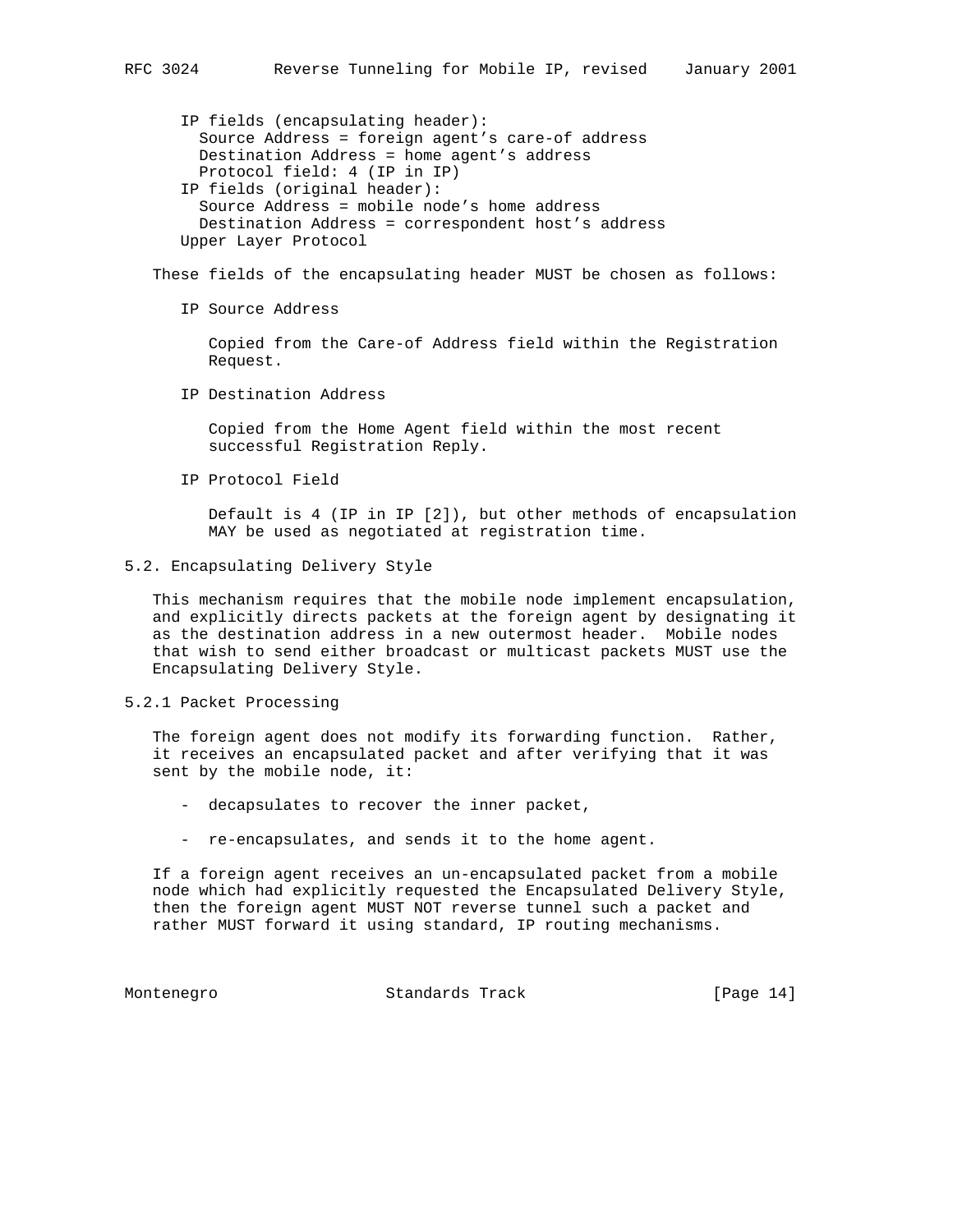5.2.2. Packet Header Format and Fields

 This section shows the format of the packet headers used by the Encapsulating Delivery style. The formats shown assume IP in IP encapsulation [2].

 Packet format received by the foreign agent (Encapsulating Delivery Style):

 IP fields (encapsulating header): Source Address = mobile node's home address Destination Address = foreign agent's address Protocol field: 4 (IP in IP) IP fields (original header): Source Address = mobile node's home address Destination Address = correspondent host's address Upper Layer Protocol

The fields of the encapsulating IP header MUST be chosen as follows:

IP Source Address

The mobile node's home address.

IP Destination Address

 The address of the agent as learned from the IP source address of the agent's most recent successful registration reply.

IP Protocol Field

 Default is 4 (IP in IP [2]), but other methods of encapsulation MAY be used as negotiated at registration time.

 Packet format forwarded by the foreign agent (Encapsulating Delivery Style):

 IP fields (encapsulating header): Source Address = foreign agent's care-of address Destination Address = home agent's address Protocol field: 4 (IP in IP) IP fields (original header): Source Address = mobile node's home address Destination Address = correspondent host's address Upper Layer Protocol

 These fields of the encapsulating IP header MUST be chosen as follows:

Montenegro Standards Track [Page 15]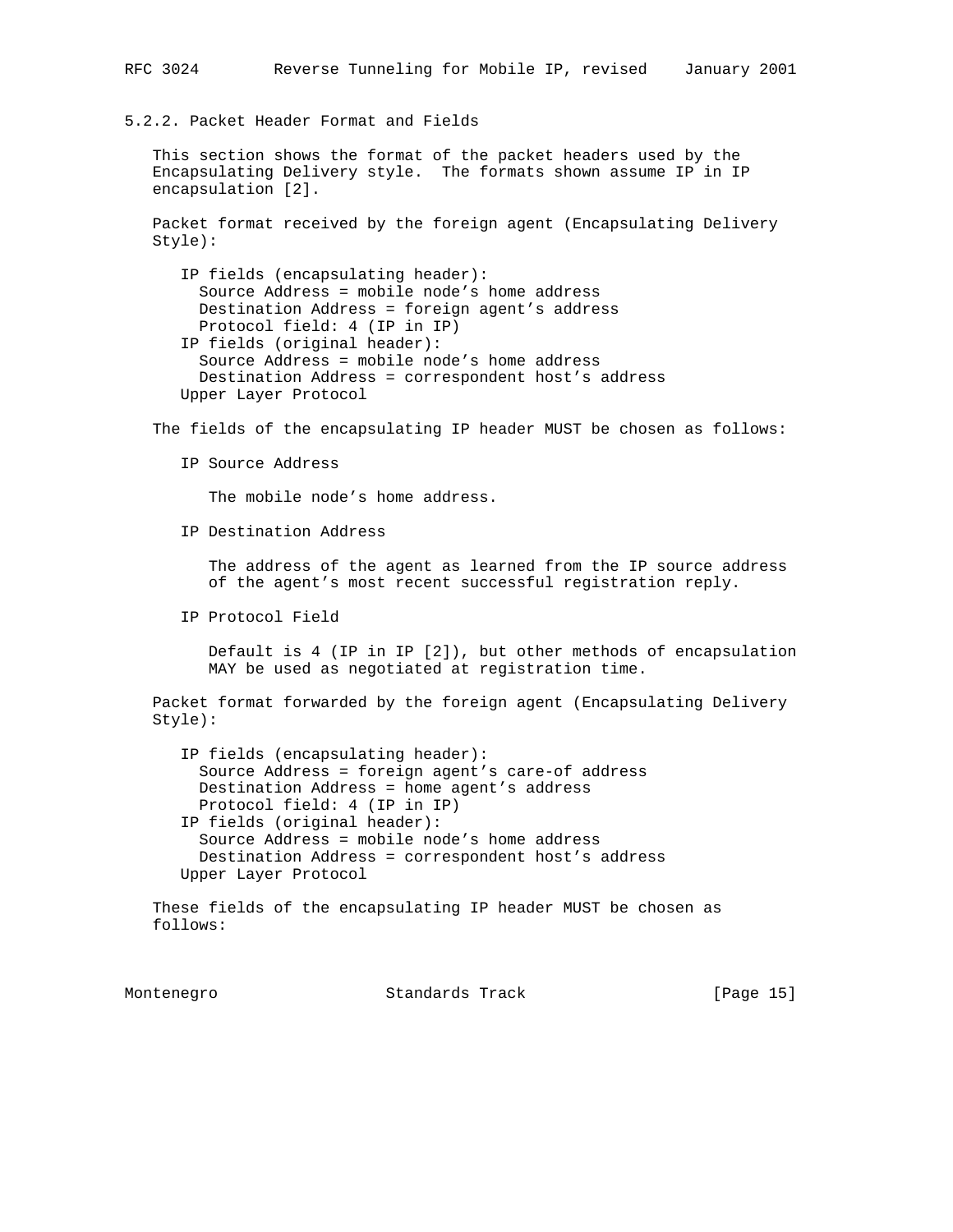IP Source Address

 Copied from the Care-of Address field within the Registration Request.

IP Destination Address

 Copied from the Home Agent field within the most recent successful Registration Reply.

IP Protocol Field

 Default is 4 (IP in IP [2]), but other methods of encapsulation MAY be used as negotiated at registration time.

5.3. Support for Broadcast and Multicast Datagrams

 If a mobile node is operating with a co-located care-of address, broadcast and multicast datagrams are handled according to Sections 4.3 and 4.4 of the Mobile IP specification [1]. Mobile nodes using a foreign agent care-of address MAY have their broadcast and multicast datagrams reverse-tunneled by the foreign agent. However, any mobile nodes doing so MUST use the encapsulating delivery style.

 This delivers the datagram only to the foreign agent. The latter decapsulates it and then processes it as any other packet from the mobile node, namely, by reverse tunneling it to the home agent.

5.4. Selective Reverse Tunneling

 Packets destined to local resources (for example, a nearby printer) might be unaffected by ingress filtering. A mobile node with a co located care-of address MAY optimize delivery of these packets by not reverse tunneling them. On the other hand, a mobile node using a foreign agent care-of address MAY use this selective reverse tunneling capability by requesting the Encapsulating Delivery Style, and following these guidelines:

Packets NOT meant to be reversed tunneled:

 Sent using the Direct Delivery style. The foreign agent MUST process these packets as regular traffic: they MAY be forwarded but MUST NOT be reverse tunneled to the home agent.

Montenegro Standards Track [Page 16]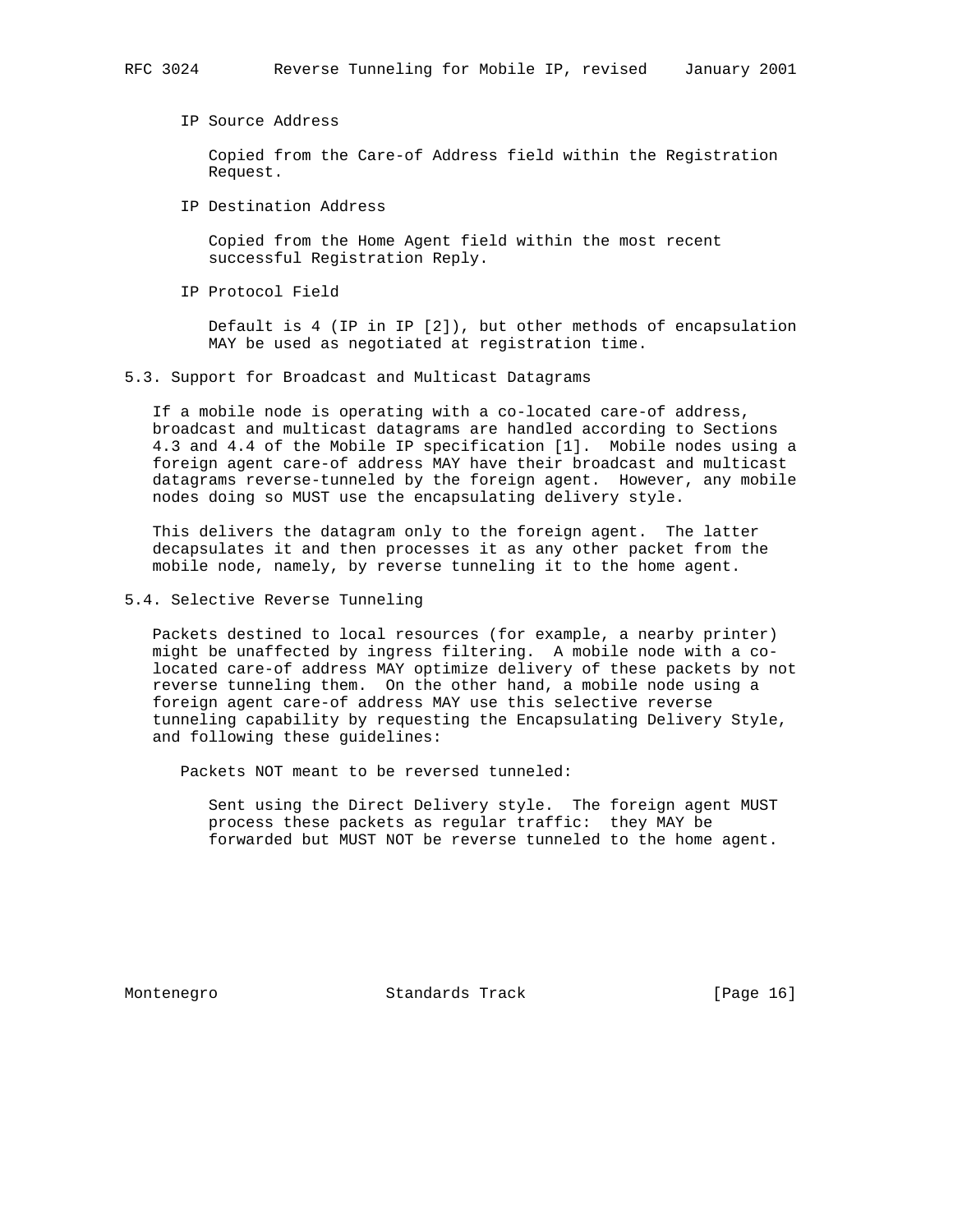Packets meant to be reverse tunneled:

 Sent using the Encapsulating Delivery style. The foreign agent MUST process these packets as specified in section 5.2: they MUST be reverse tunneled to the home agent.

6. Security Considerations

 The extensions outlined in this document are subject to the security considerations outlined in the Mobile IP specification [1]. Essentially, creation of both forward and reverse tunnels involves an authentication procedure, which reduces the risk for attack.

6.1. Reverse-tunnel Hijacking and Denial-of-Service Attacks

 Once the tunnel is set up, a malicious node could hijack it to inject packets into the network. Reverse tunnels might exacerbate this problem, because upon reaching the tunnel exit point packets are forwarded beyond the local network. This concern is also present in the Mobile IP specification, as it already dictates the use of reverse tunnels for certain applications.

 Unauthenticated exchanges involving the foreign agent allow a malicious node to pose as a valid mobile node and re-direct an existing reverse tunnel to another home agent, perhaps another malicious node. The best way to protect against these attacks is by employing the Mobile-Foreign and Foreign-Home Authentication Extensions defined in [1].

 If the necessary mobility security associations are not available, this document introduces a mechanism to reduce the range and effectiveness of the attacks. The mobile node MUST set to 255 the TTL value in the IP headers of Registration Requests sent to the foreign agent. This prevents malicious nodes more than one hop away from posing as valid mobile nodes. Additional codes for use in registration denials make those attacks that do occur easier to track.

 With the goal of further reducing the attacks the Mobile IP Working Group considered other mechanisms involving the use of unauthenticated state. However, these introduce the possibilities of denial-of-service attacks. The consensus was that this was too much of a trade-off for mechanisms that guarantee no more than weak (non cryptographic) protection against attacks.

Montenegro Standards Track [Page 17]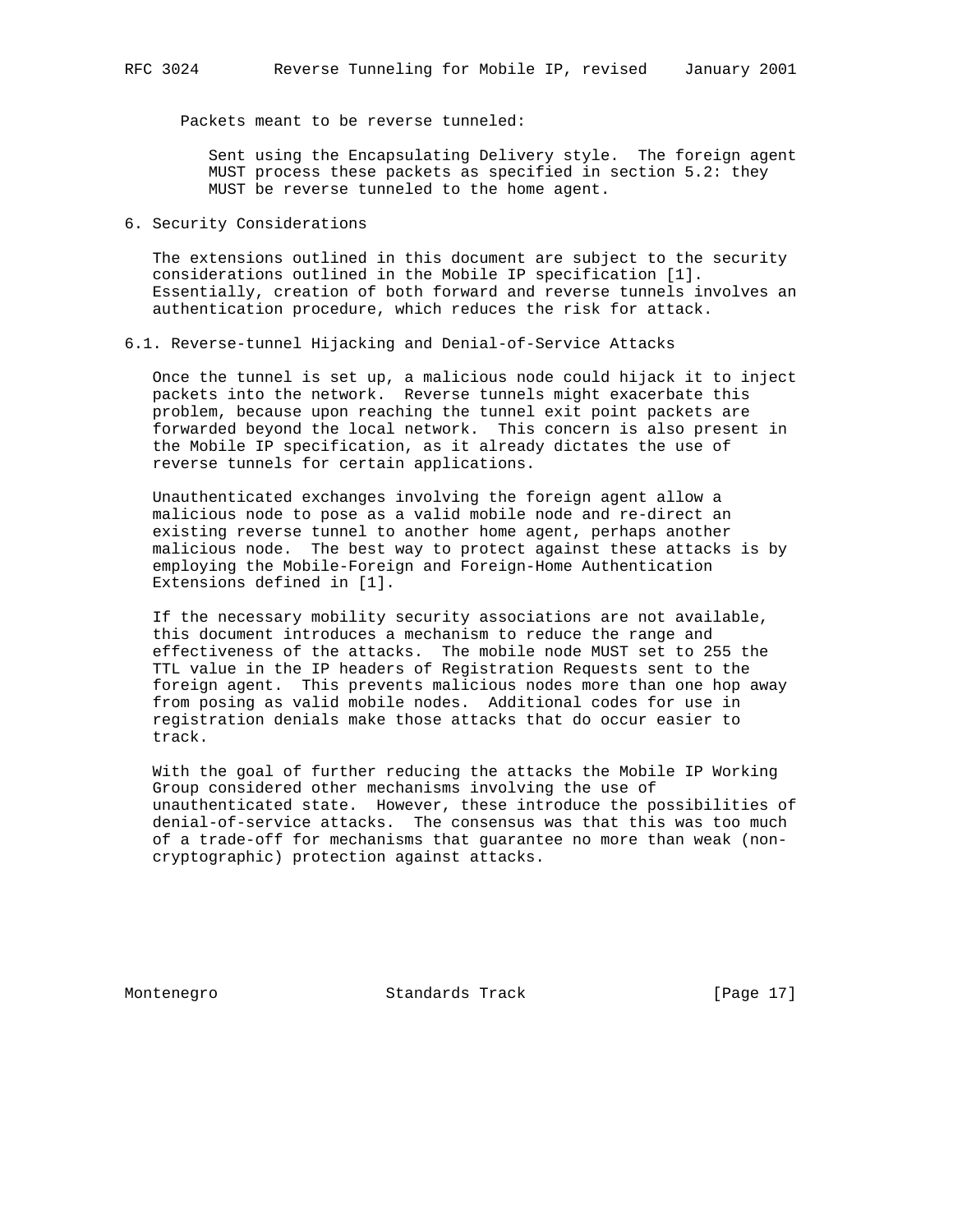### 6.2. Ingress Filtering

 There has been some concern regarding the long-term effectiveness of reverse-tunneling in the presence of ingress filtering. The conjecture is that network administrators will target reverse tunneled packets (IP in IP encapsulated packets) for filtering. The ingress filtering recommendation spells out why this is not the case [8]:

 Tracking the source of an attack is simplified when the source is more likely to be "valid."

6.3. Reverse Tunneling for Disparate Address Spaces

 There are security implications involved with the foreign agent's using link-layer information to select the proper reverse tunnel for mobile node packets (section A.3). Unauthenticated link-layers allow a malicious mobile node to misuse another's existing reverse tunnel, and inject packets into the network.

 For this solution to be viable, the link-layer MUST securely authenticate traffic received by the foreign agent from the mobile nodes. Unauthenticated link-layer technologies (for example shared ethernet) are not recommended to implement disparate address support.

7. IANA Considerations

 The Encapsulating Delivery Style extension defined in section 3.3 is a Mobile IP registration extension as defined in [1]. IANA assigned the value of 130 for this purpose at the time of the publication of RFC 2344.

 The Code values defined in section 3.4 are error codes as defined in [1]. They correspond to error values associated with rejection by the home and foreign agents. At the time of the publication of RFC 2344, IANA assigned codes 74-76 for the foreign agent rejections and codes 137-139 for the home agent rejections. The code for 'delivery style not supported' has been assigned a value of 79 by the IANA for this purpose.

8. Acknowledgements

 The encapsulating style of delivery was proposed by Charlie Perkins. Jim Solomon has been instrumental in shaping this document into its present form. Thanks to Samita Chakrabarti for helpful comments on disparate address space support, and for most of the text in section A.4.

Montenegro Standards Track [Page 18]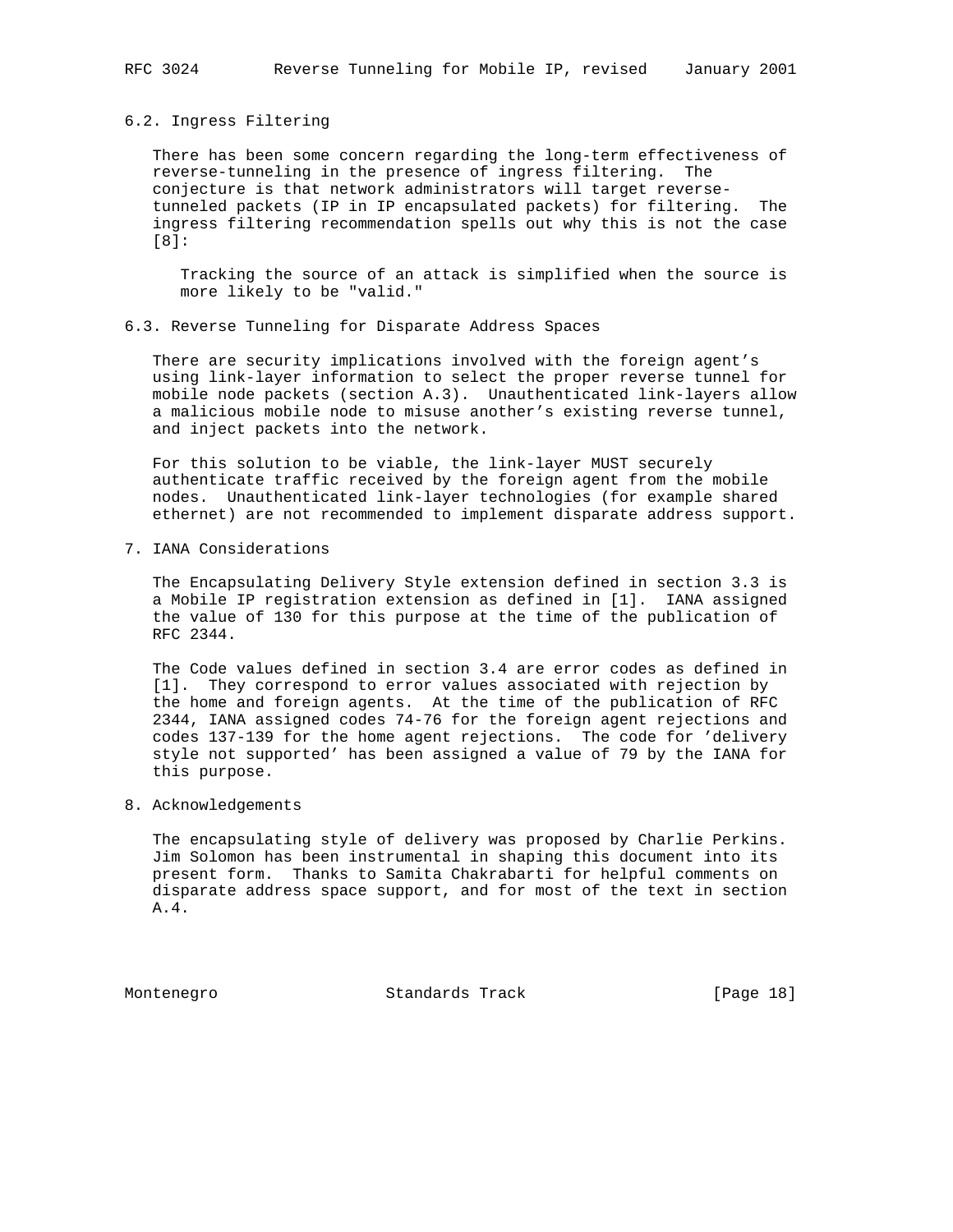References

- [1] Perkins, C., "IP Mobility Support", RFC 2002, October 1996.
- [2] Perkins, C., "IP Encapsulation within IP", RFC 2003, October 1996.
- [3] Computer Emergency Response Team (CERT), "IP Spoofing Attacks and Hijacked Terminal Connections", CA-95:01, January 1995. Available via anonymous ftp from info.cert.org in /pub/cert\_advisories.
- [4] Perkins, C. and D. Johnson, "Route Optimization in Mobile IP", Work in Progress.
- [5] Manuel Rodriguez, private communication, August 1995.
- [6] Kent, S. and R. Atkinson, "IP Authentication Header", RFC 2402, November 1998.
- [7] Kent, S. and R. Atkinson, "IP Encapsulating Payload", RFC 2406, November 1998.
- [8] Ferguson, P. and D. Senie, "Network Ingress Filtering: Defeating Denial of Service Attacks which employ IP Source Address Spoofing", RFC 2267, January 1998.
- [9] Bradner, S., "Key words for use in RFCs to Indicate Requirement Levels", BCP 14, RFC 2119, March 1997.
- [10] Farinacci, D., Li, T., Hanks, S., Meyer, D. and P. Traina, "Generic Routing Encapsulation (GRE)", RFC 2784, March 2000.
- [11] Aboba, B. and M. Beadles, "The Network Access Identifier", RFC 2486, January 1999.
- [12] Rekhter, Y., Moskowitz, B., Karrenberg, D., de Groot, G.J. and E. Lear, "Address Allocation for Private Internets", BCP 5, RFC 1918, February 1996.
- [13] Dommety, G., "Key and Sequence Number Extensions to GRE", RFC 2890, August 2000.

Montenegro Standards Track [Page 19]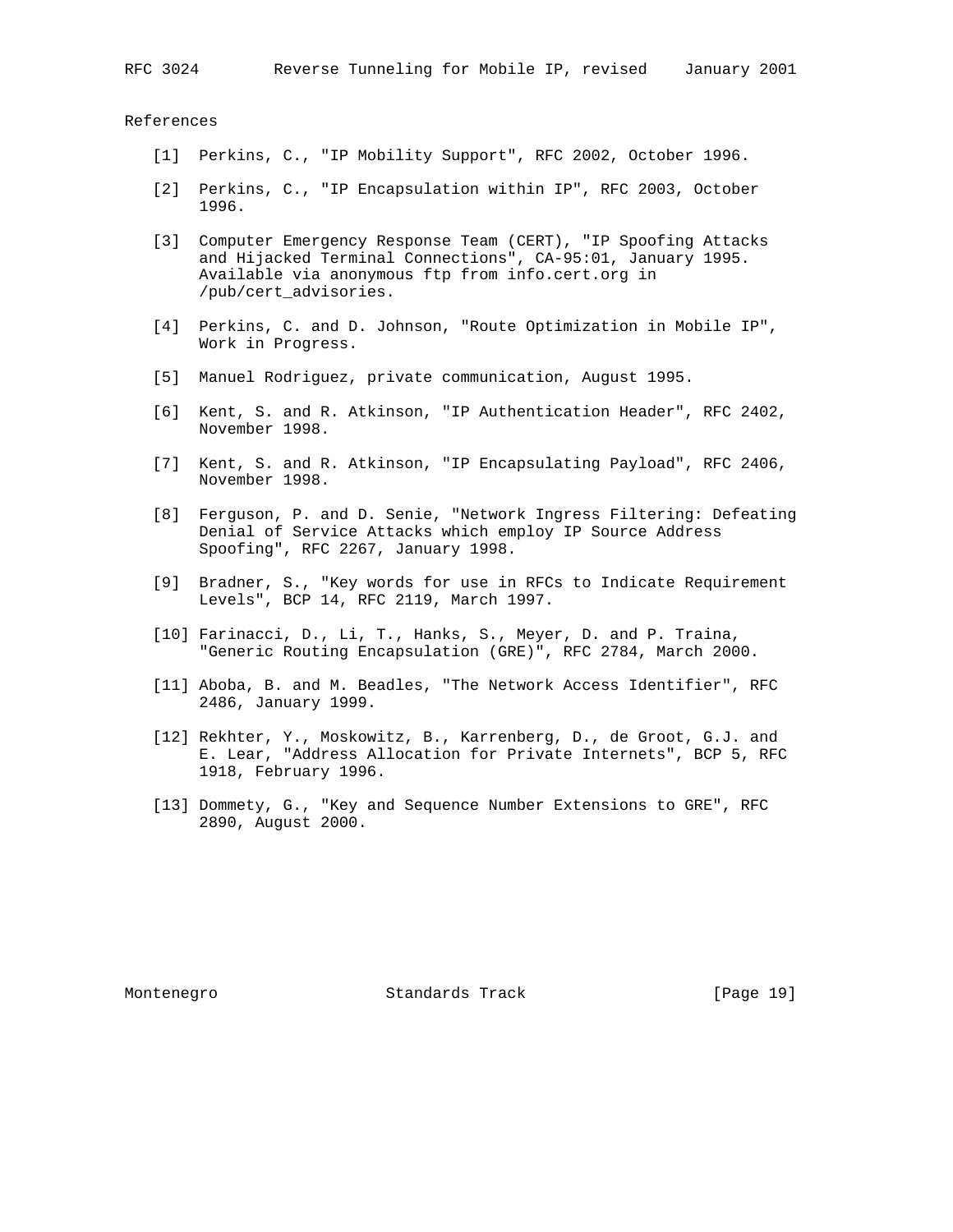Editor and Chair Addresses Questions about this document may be directed at: Gabriel E. Montenegro Sun Microsystems Laboratories, Europe 29, chemin du Vieux Chene 38240 Meylan FRANCE Phone: +33 476 18 80 45 EMail: gab@sun.com The working group can be contacted via the current chairs: Basavaraj Patil Nokia Networks 6000 Connection Drive Irving, TX 75039 USA Phone: +1 972-894-6709 Fax : +1 972-894-5349 EMail: Raj.Patil@nokia.com Phil Roberts Motorola 1501 West Shure Drive Arlington Heights, IL 60004 USA Phone: +1 847-632-3148 EMail: QA3445@email.mot.com

RFC 3024 Reverse Tunneling for Mobile IP, revised January 2001

Montenegro Standards Track [Page 20]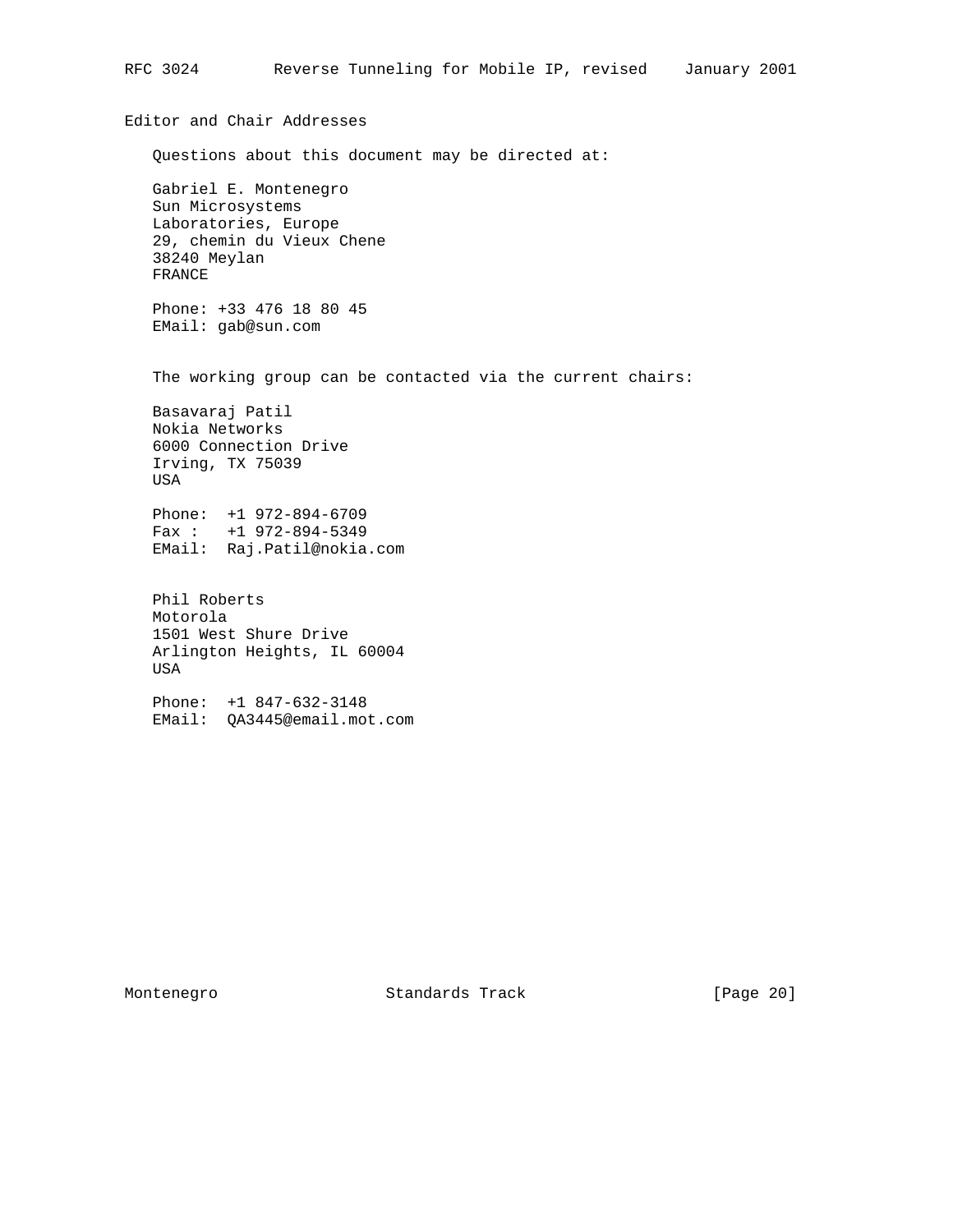Appendix A: Disparate Address Space Support

 Mobile IP [1] assumes that all the entities involved (mobile node, foreign agent and home agent) have addresses within the same globally routable address space. In many deployment scenarios, when a mobile node leaves its home network it may wander into a region where its home address is not routable or known by the local routing fabric. Similarly, the IP addresses of the foreign agent and the home agent may belong to disparate address spaces, which precludes their exchanging registration protocol messages directly. These issues are possible particularly if the entities involved use addresses from the ranges specified in RFC1918 [12] to support private networks.

 Accurately speaking, the use of private addresses is not the only cause. It may, in fact, be the most common, but the root of the problem lies in the use of disparate address spaces. For example, corporations often have several properly allocated address ranges. They typically advertise reachability to only a subset of those ranges, leaving the others for use exclusively within the corporate network. Since these ranges are not routable in the general Internet, their use leads to the same problems encountered with "private" addresses, even though they are not taken from the ranges specified in RFC1918.

 Even if the mobile node, home agent and foreign agent all reside within the same address space, problems may arise if the correspondent node does not. However, this problem is not specific to Mobile IP, and is beyond the scope of this document. The next section limits even further the scope of the issues relevant to this document. A subsequent section explains how reverse tunneling may be used to tackle them.

A.1. Scope of the Reverse Tunneling Solution

 Reverse tunneling (as defined in this document) may be used to cope with disparate address spaces, within the following constraints:

- There are no provisions to solve the case in which the correspondent node and the mobile node are in disparate address spaces. This limits the scope of the problem to only those issues specific to Mobile IP.
- The foreign agent and the home agent are directly reachable to each other by virtue of residing in the same address space. This limits the scope of the problem to only the simplest of cases. This also implies that the registration

Montenegro Standards Track [Page 21]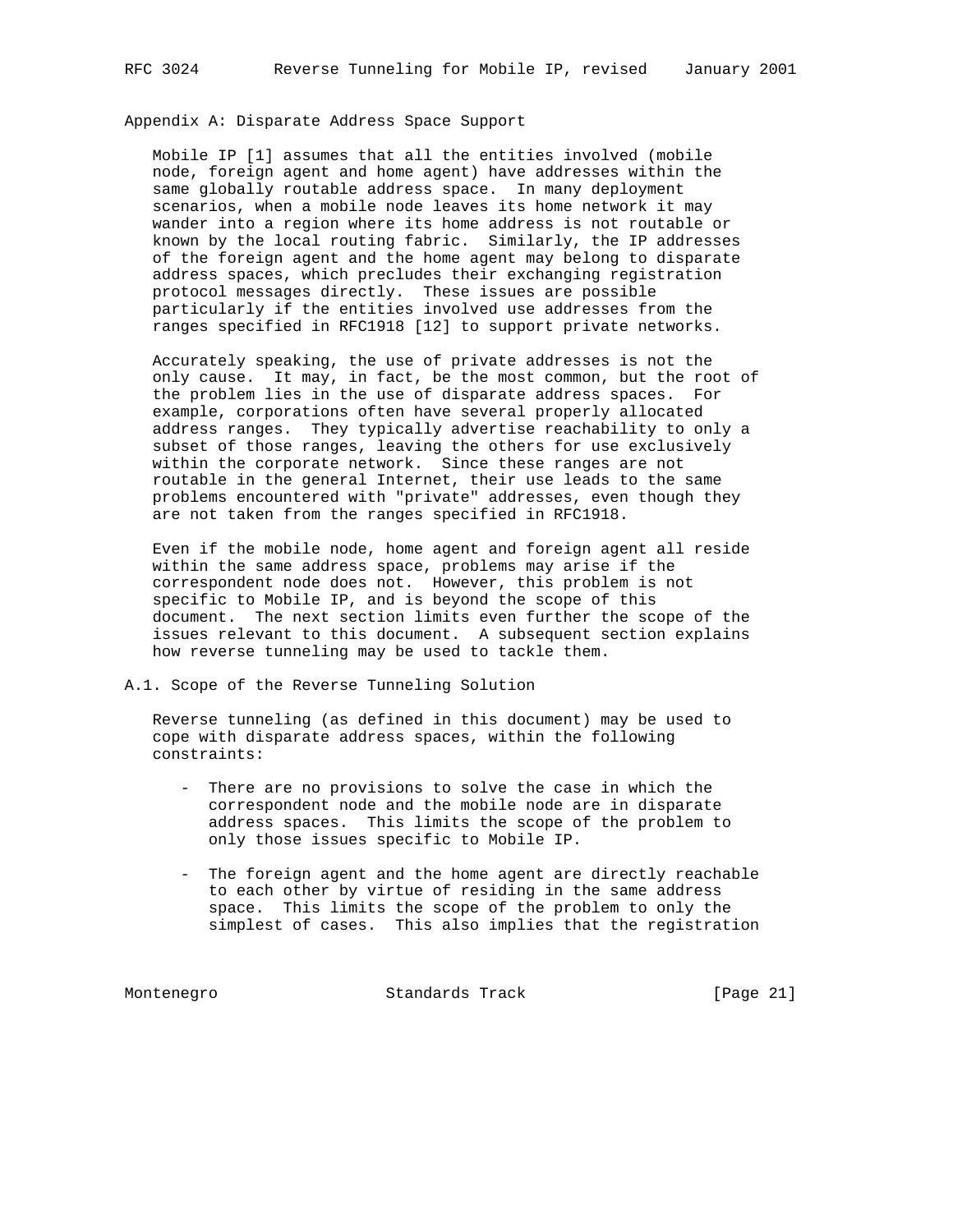protocol itself has a direct path between the foreign agent and the home agent, and, in this respect, is not affected by disparate address spaces. This restriction also applies to mobile nodes operating with a co-located care-of address. In this case, reverse tunneling is a complete and elegant solution.

 - There are no additional protocol elements beyond those defined by Mobile IP [1] and reverse tunneling. In particular, additional extensions to the registration requests or replies, or additional bits in the header--although potentially useful--are outside the scope of this document.

 In spite of the limitations, reverse tunneling may be used to solve the most common issues. The range of problems that can be solved are best understood by looking at some simple diagrams:

Figure A1: NON-ROUTABLE PACKETS IN DISPARATE ADDRESS SPACES

| Мc |              | Fa Fb |                                   | Hb Hc | Υc                                                                                              |
|----|--------------|-------|-----------------------------------|-------|-------------------------------------------------------------------------------------------------|
|    |              |       |                                   |       | [ MN ] -----------------        [ FA ] ---------------        [ HA ] -------------        [ Y ] |
|    | Addr space A |       | Addr space B         Addr space C |       |                                                                                                 |

 In this diagram, there are three disparate address spaces: A, B and C. The home agent (HA) has one address each on address spaces B and C, and the foreign agent (FA), on address spaces A and B. The mobile node's (MN) has a permanent address, Mc, within address space C.

 In the most common scenario both A and C are "private" address spaces, and B is the public Internet.

 Suppose MN sends a packet to correspondent node (Y) in its home network. Presumably, MN has no difficulties delivering this packet to the FA, because it does so using layer 2 mechanisms. Somehow, the FA must realize that this packet must be reverse tunneled, and it must fetch the proper binding to do so. Possible mechanisms are outlined in section A.3.

 However, once the packet is in address space B it becomes non routable. Note that ingress filtering only exacerbates the problem, because it adds a requirement of topological significance to the source IP address in addition to the that of the destination address. As Mobile IP matures, others entities may be defined (for example, AAA servers). Their addition places even more requirements on the address spaces in use.

Montenegro Standards Track [Page 22]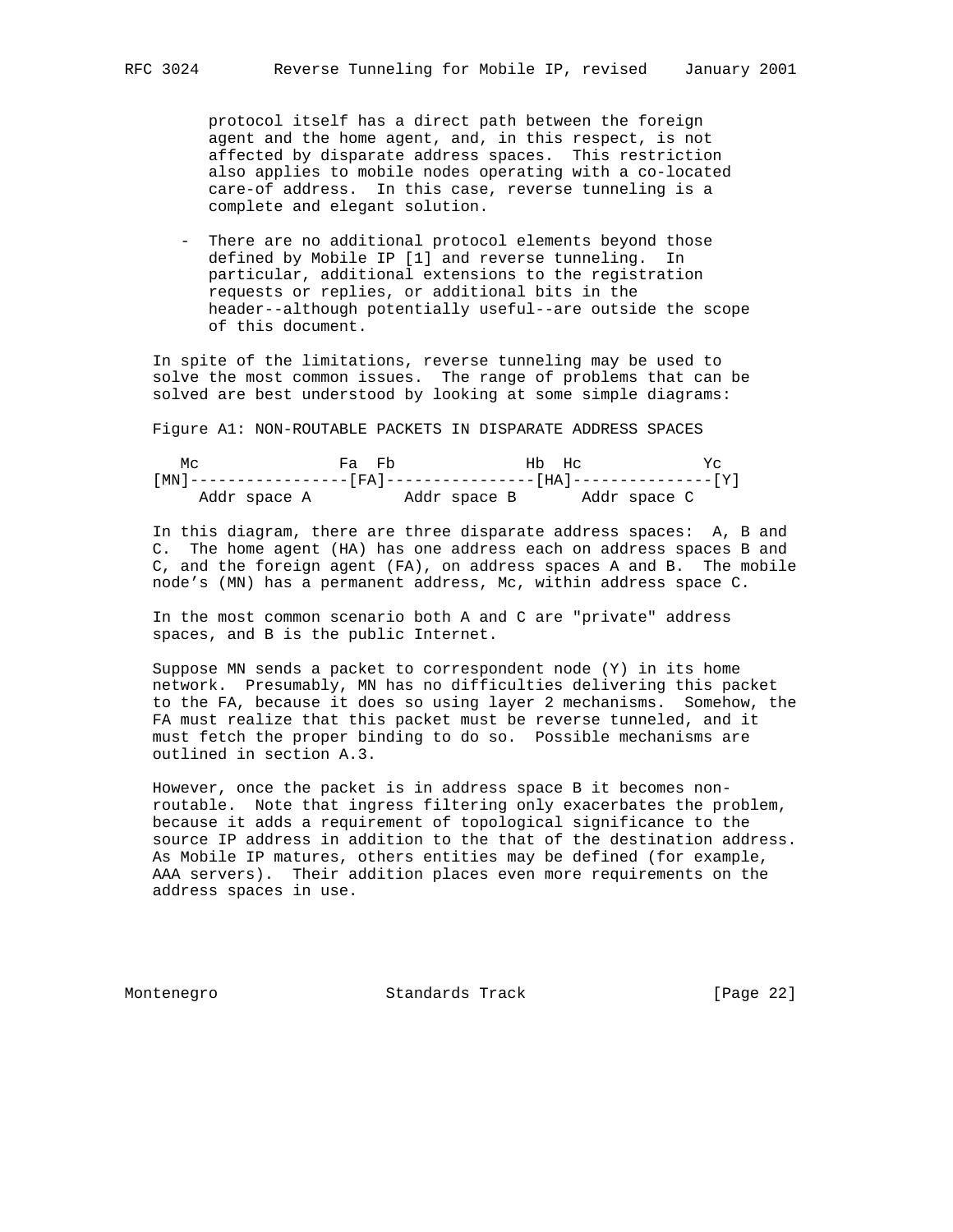Reverse tunneling adds a topologically significant IP header to the packet (source IP address of Fb, destination of Hb) during its transit within address space B. Assuming IP in IP encapsulation (although others, like GRE are also possible), this is what the packet looks like:

Figure A2: IP IN IP REVERSE TUNNELED PACKET FROM FA TO HA



 HA receives this packet, recovers the original packet, and since it is cognizant of address space C, delivers it to the appropriate interface.

 Of course, for this to happen, the care-of address registered by the MN is not the usual Fa, but Fb. How this happens is outside the scope of this document. Some possible mechanisms are:

- FA recognizes mobile nodes whose addresses fall within the private address ranges specified by RFC1918. In this case, the foreign agent could force the use of Fb as the care-of address, perhaps by rejecting the initial registration request with an appropriate error message and supplemental information.
- FA could be configured to always advertise Fb as long as H->Fb and Fb->H are guaranteed to be valid forward and reverse tunnels, respectively, for all values of H. Here, H is the address of any home agent whose mobile nodes may register via FA.
- FA could indicate that it supports disparate address spaces via a currently undefined 'P' bit in its advertisements, and an indication of the relevant address space for any or all of its care-of addressed by including an NAI [11] or a realm indicator (perhaps a variant of the NAI). Alternatively, mobile nodes so configured could solicit the NAI or realm indicator information in response to advertisements with the 'P' bit set.

 Additionally, the mobile node needs to supply the appropriate address for its home agent: Hb instead of the usual Hc. How this happens is outside the scope of this document. Some possible mechanisms are:

 - This determination could be triggered in response to using the foreign agent's Fb as the care-of address.

Montenegro Standards Track [Page 23]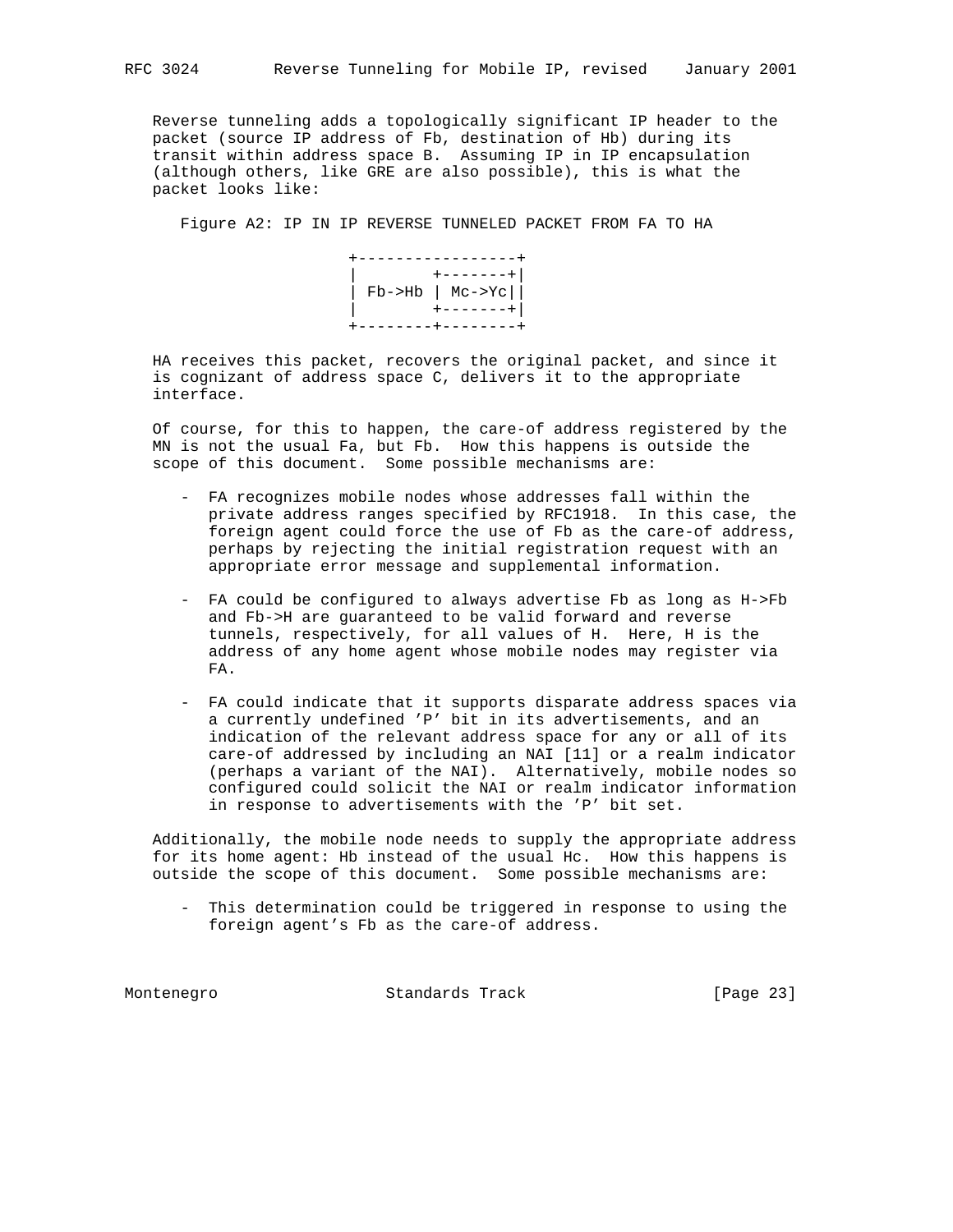- The mobile node could always use Hb as its home agent address, specially (1) if Hb is routable within address space C, or (2) if MN is certain never to be at home (in some configurations, the mobile nodes are always roaming).
- The mobile node could be configured with different home agent addresses and their corresponding address space (perhaps indicated via an NAI [11] or a variant of it).

 Another major issue introduced by private addresses is that of two or more mobile nodes with the same numeric IP address:



Figure A3: MOBILE NODES WITH CONFLICTING ADDRESSES

 Suppose there are two address spaces A and B, and a foreign agent (FA) with interfaces on both. There are two home agents (HA1 and HA2) in address space B, with addresses H1b and H2b, respectively. Each of the home agents has an interface in a private address space in addition to address space B: HA1 has H1c on C, and HA2 has H2d on D. MN1 and MN2 are two mobile nodes with home addresses Mc and Md, corresponding to address space C and D, respectively.

 If Mc and Md are private addresses as defined in RFC1918, they may be numerically equivalent (both equal to M). Because of this, the foreign agent can no longer rely on only the mobile node's home address to disambiguate amongst its different bindings.

A.2. Terminating Forward Tunnels at the Foreign Agent

 In figure A1, suppose the correspondent node Y sends a packet to the mobile node at address Mc. The packet is intercepted by the home agent at Hc and tunneled towards the mobile node via address Fb.

Montenegro Standards Track [Page 24]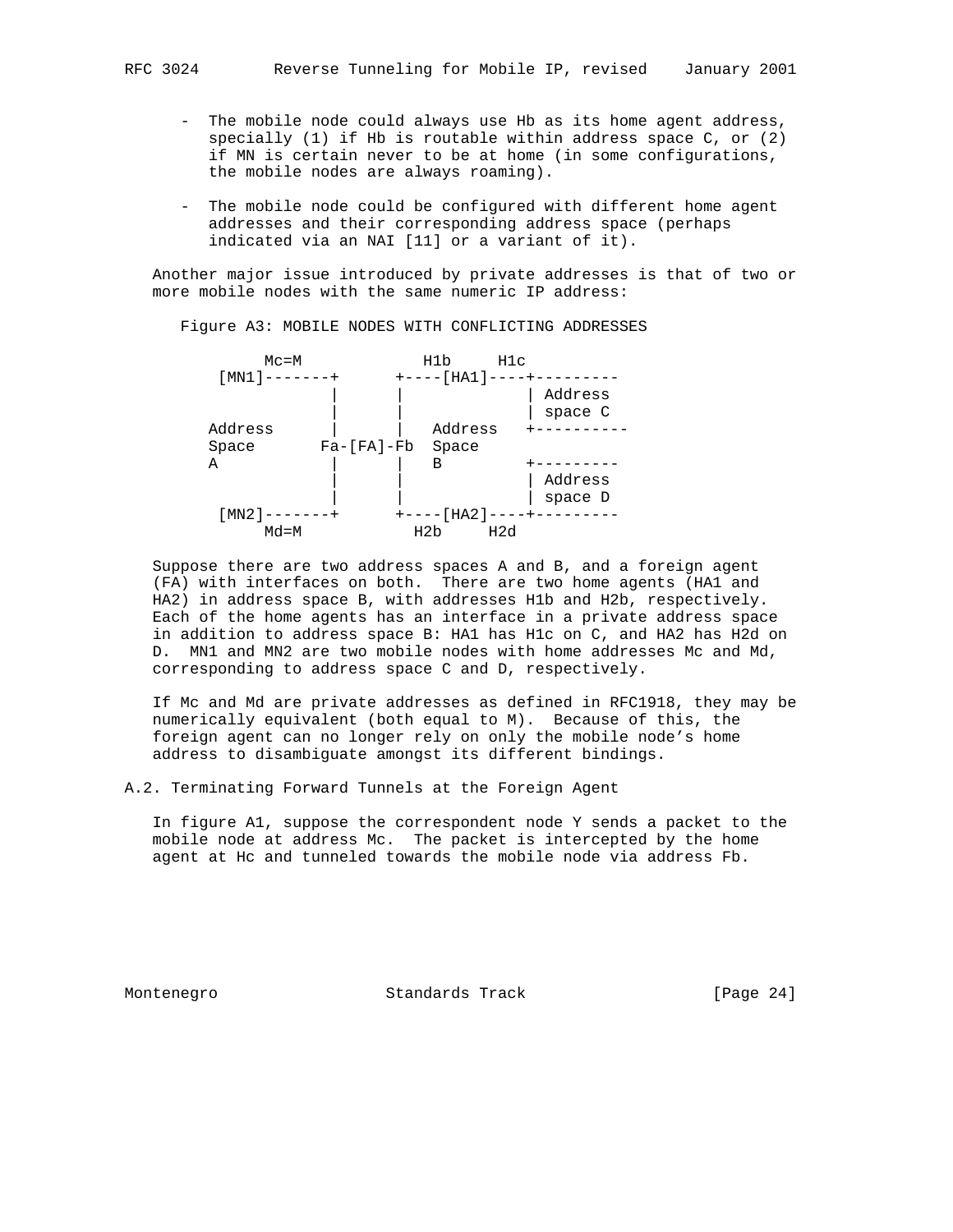Once the packet reaches FA (via address Fb), the foreign agent must identify which of its registered mobile nodes is the ultimate destination for the internal packet. In order to do so, it needs to identify the proper binding via a tuple guaranteed to be unique among all of its mobile nodes.

 The unique tuple sufficient for demultiplexing IP in IP packets [IPIP] (protocol 4) is:

- destination IP address of the encapsulated (internal) header

 This is mobile node MN's home address (Mc in the above example). At first glance, it seems like this is unique among all mobile nodes, but as mentioned above, with private addresses another mobile may have an address Md numerically equivalent to Mc.

- source IP address of the external header

This, the remote end of the tunnel, is Hb in the above example.

- destination IP address of the external header

This, the local end of the tunnel, is Fb in the above example.

 The three values above are learned from a successful registration and are the mobile node's home address, the home agent's address and the care-of address. Thus, it is possible to identify the right binding. Once FA identifies the ultimate destination of the packet, Mc, it delivers the internal packet using link layer mechanisms.

 GRE packets [10] (protocol 47) are only handled if their Protocol Type field has a value of 0x800 (other values are outside the scope of this document), and are demultiplexed based on the same tuple as IP in IP packets. In GRE terminology, the tuple is:

- destination IP address of the payload (internal) packet
- source IP address of the delivery (external) packet
- destination IP address of the delivery (external) packet

 Notice that the Routing, Sequence Number, Strict Source Route and Key fields have been deprecated from GRE [10]. However, a separate document specifies their use [13].

Montenegro Standards Track [Page 25]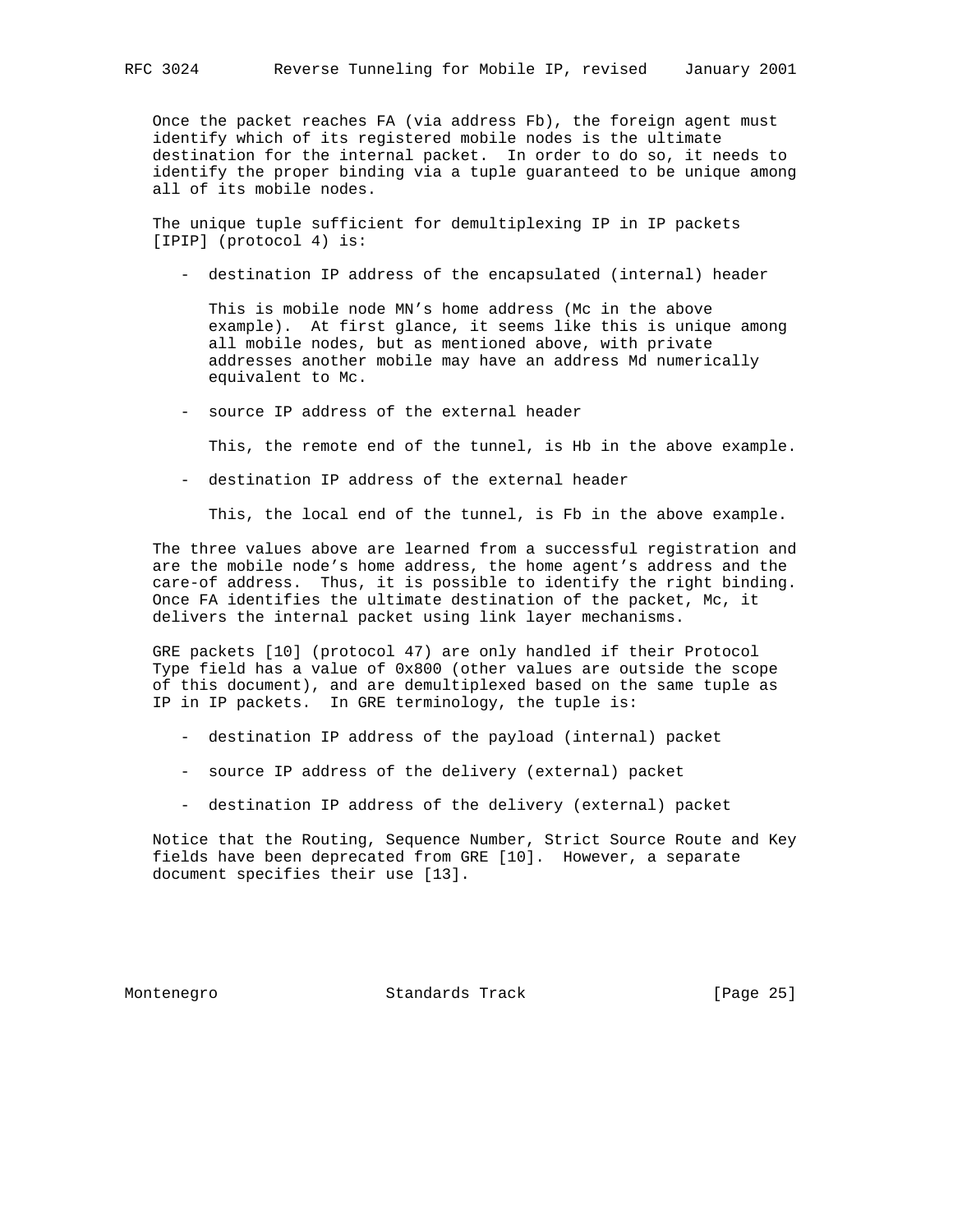The above tuples work for IP-in-IP or GRE encapsulation, and assume that the inner packet is in the clear. Encapsulations which encrypt the inner packet header are outside the scope of this document.

A.3. Initiating Reverse Tunnels at the Foreign Agent

 In figure A3, suppose mobile node M1 sends a packet to a correspondent node in its home address space, C, and mobile node M2 sends a packet to a correspondent node in its home address space, D.

 At FA, the source addresses for both packets will be seen as M, thus this is not sufficient information. The unique tuple required to identify the proper binding is:

- link-layer information related to the MN

 This may be in the form of a MAC address, a PPP session (or incoming interface) or channel coding for a digital cellular service. Device ID's can also be used in this context.

- source IP address of the IP header.

 As was pointed out, this by itself is not guaranteed to be unique.

 This information must be established and recorded at registration time. The above items are sufficient for the foreign agent to select the proper binding to use. This, in turn, produces the address of the home agent, and the reverse tunneling options negotiated during the registration process. The foreign agent can now proceed with reverse tunneling.

A.4. Limited Private Address Scenario

 The Limited Private Address Scenario (LPAS) has received much attention from the cellular wireless industry, so it is useful to define it and to clarify what its requirements are.

 LPAS is a subset of the disparate address space scenario discussed in this appendix. This section explains how LPAS could be deployed given the current state of the Mobile IP specifications.

Montenegro Standards Track [Page 26]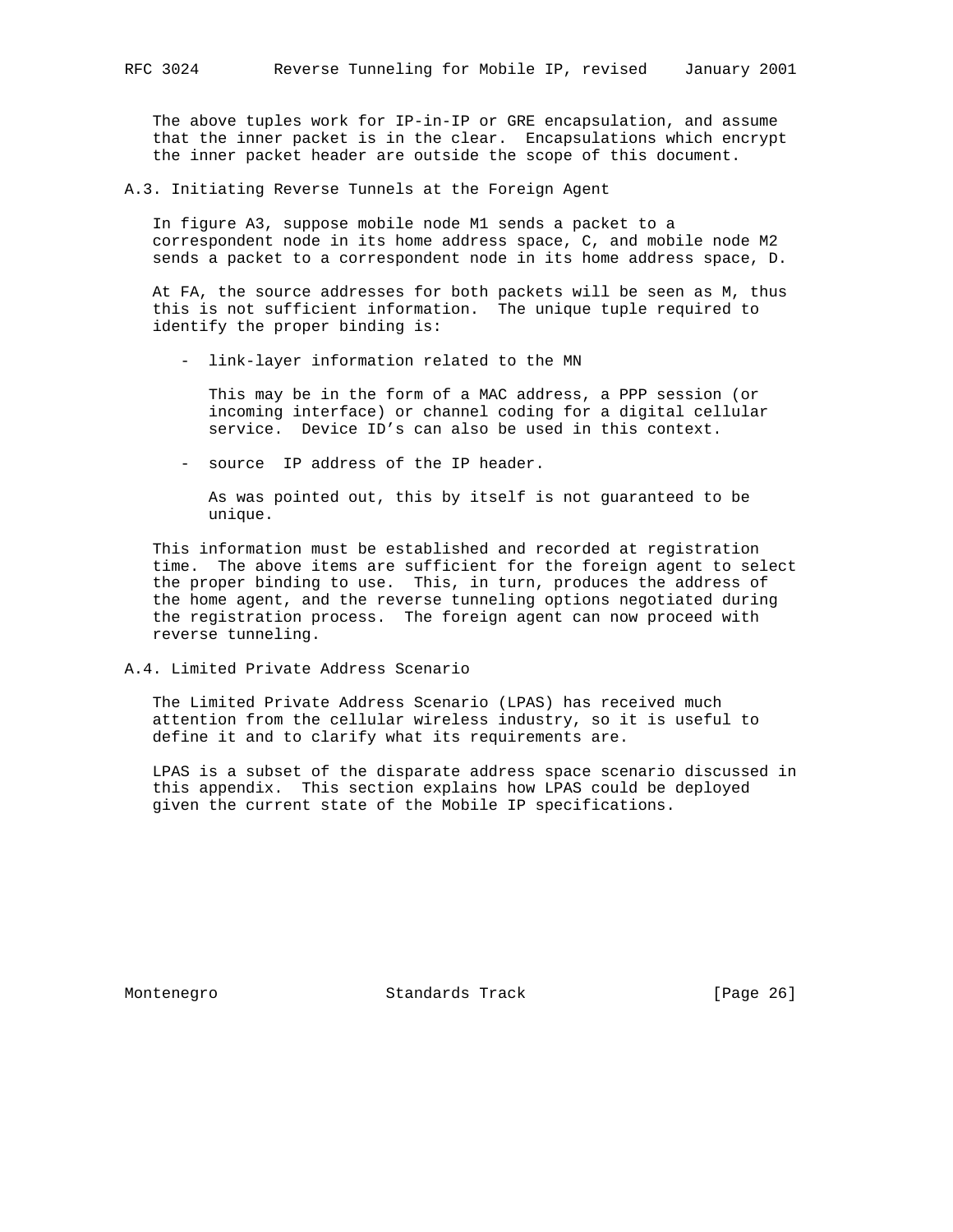

Figure A4: EXAMPLE PRIVATE ADDRESS SCENARIO

 The above figure presents a very simple scenario in which private addresses are used. Here, "private addresses" are strictly those defined in RFC 1918 [12]. In this deployment scenario, the only entities that have private addresses are the mobile nodes. Foreign agent and home agent addresses are publicly routable on the general Internet. More specifically, the care-of addresses advertised by the foreign agents (COA1 and COA2 in Figure A4) and the home agent addresses used by mobile nodes in registration requests (HAA1 and HAA2 in Figure A4) are publicly routable on the general Internet. As a consequence, any Mobile IP tunnels can be established between any home agent home address and any foreign agent care-of address.

 Also, note that two different mobile nodes (MN1 and MN2) with the same private address (10.10.1.2) are visiting the same foreign agent FA. This is supported as long as MN1 and MN2 are serviced by different home agents. Hence, from any given home agent's perspective, each mobile node has a unique IP address, even if it happens to be a private address as per RFC 1918.

 Operation in the presence of route optimization [4] is outside the scope of this document.

Requirements for the above private address scenario:

Mobile node requirements:

 Mobile nodes intending to use private addresses with Mobile IP MUST set the 'T' bit and employ reverse tunneling. Mobile node's private addresses within a given address space MUST be unique. Thus two mobile nodes belonging to a single home agent

Montenegro Standards Track [Page 27]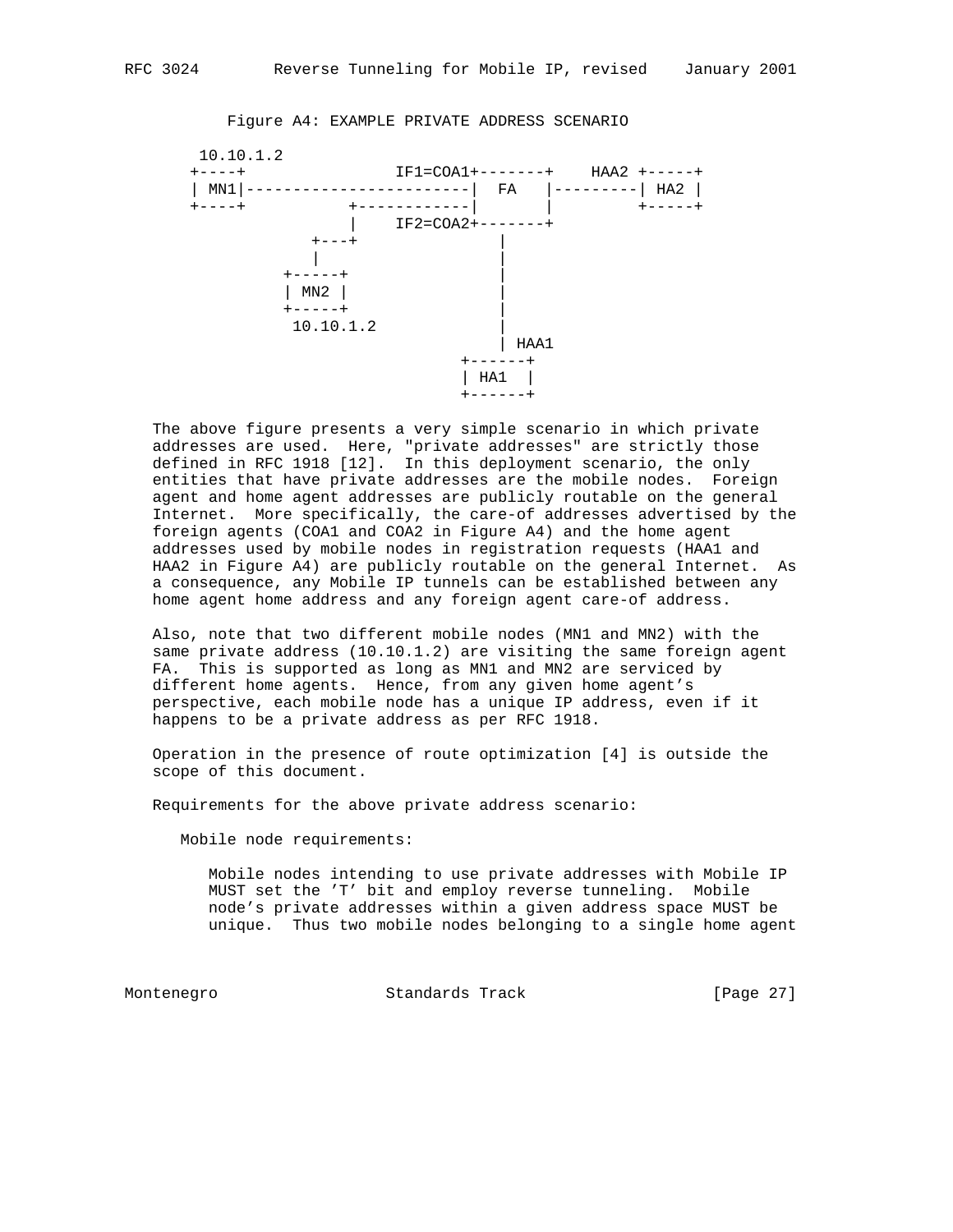cannot have the same private addresses. Thus, when receiving or sending tunneled traffic for a mobile node, the tunnel endpoints are used to disambiguate amongst conflicting mobile node addresses.

 If the mobile node happens to register with multiple home agents simultaneously through the same foreign agent, there must be some link-layer information that is distinct for each mobile node. If no such distinct link-layer information is available, the mobile nodes MUST use unique address.

Foreign agent requirements:

 All advertising interfaces of the foreign agent MUST have publicly routable care-of address. Thus, a mobile node with a private address visits the foreign agent only in its publicly routable network.

 Foreign agents MUST support reverse tunneling in order to support private addressed mobile nodes. If a foreign agent receives a registration request from a mobile node with a private address, and the mobile node has not set the 'T' bit, the foreign agent SHOULD reject it.

 When delivering packets to or receiving packets from mobile nodes, foreign agents MUST disambiguate among mobile node with conflicting private addresses by using link-layer information as mentioned previously (Appendix section A.2 and A.3). A foreign agent in absence of route optimization, should make sure that two mobile nodes visiting the same foreign agent corresponds with each other through their respective home agents.

 If a foreign agent supports reverse tunneling, then it MUST support the simple scenario of private address support described in this section.

Home agent requirements:

 Any home agent address used by mobile nodes in registration request MUST be a publicly routable address. Home agents will not support overlapping private home addresses, thus each private home address of a mobile node registered with a home agent is unique. When the 'T' bit is set in the registration request from the mobile node, the home agent MUST recognize and accept registration request from mobile nodes with private

Montenegro Standards Track [Page 28]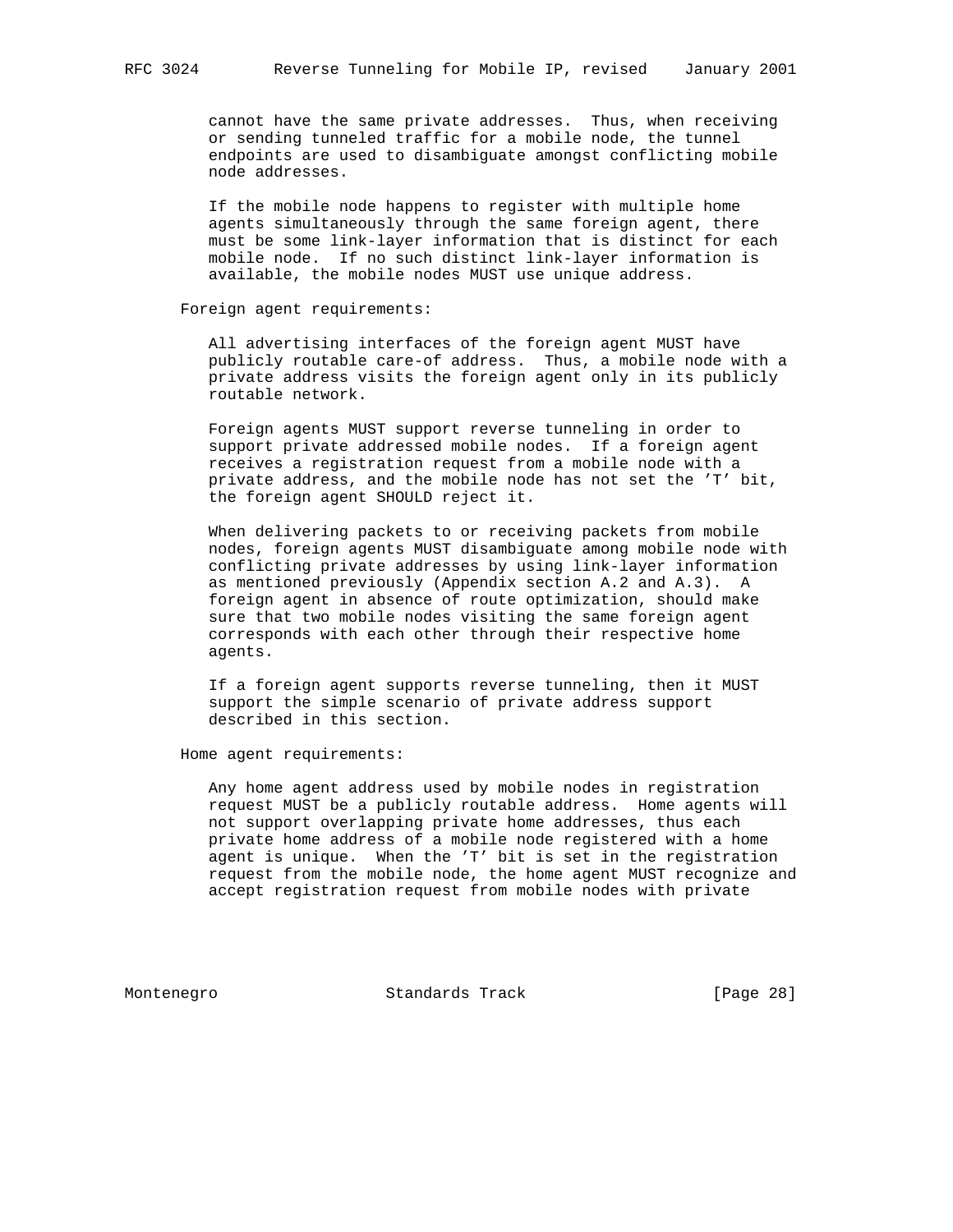addresses. Also, the home agent SHOULD be able to assign private addresses out of its address pool to mobile nodes for use as home addresses. This does not contravene home agent processing in section 3.8 of [1].

Appendix B: Changes from RFC2344

 This section lists the changes with respect to the previous version of this document (RFC2344).

- Added Appendix A on support for Disparate Addresses spaces and private addresses.
- Added the corresponding section (6.3) under 'Security Considerations'.
- Made Encapsulating Delivery Support optional by demoting from a MUST to a should. This also required defining a new error code 79 (assigned by IANA).
- Mentioned the possibility of an admissible authentication extension which may be different from the Mobile-Home authentication extension.
- An IANA considerations section was added.

Montenegro Standards Track [Page 29]